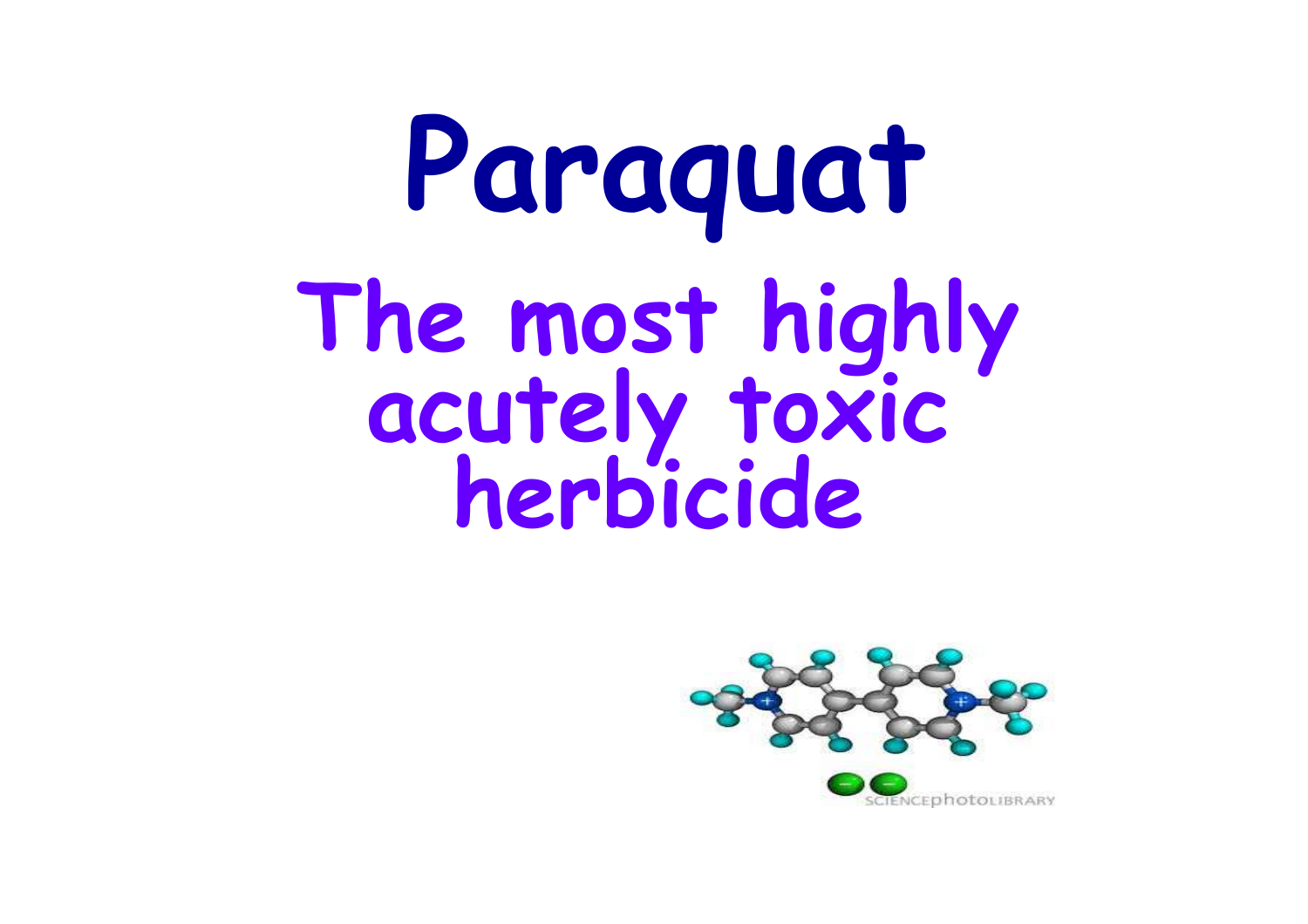#### **Paraquat was first synthesised in 1882**

#### **Its herbicidal properties were discovered in 1955**

- **Registered in England in 1962**
- **First introduced in Malaysian rubber plantations in 1961**

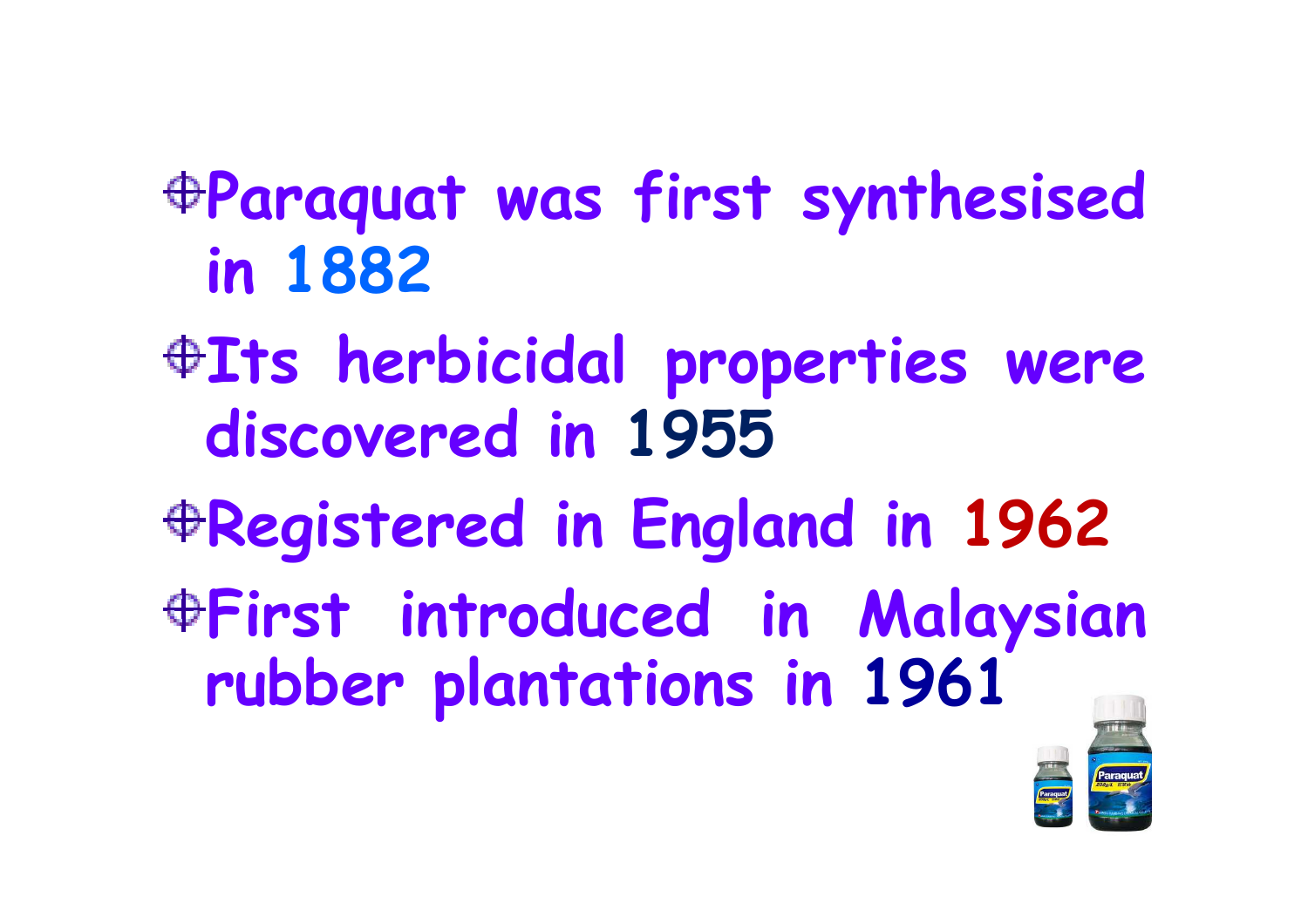# **Paraquat**

- **marketed over the last 60 years**
- **The most widely used herbicide**
- **Used on more than 100 crops in about 100 countries**
- **Gramoxone is the most common trade name**
- **China is now the world's largest manufacturer of paraquat,producing more than 100,000 tonnes per years**

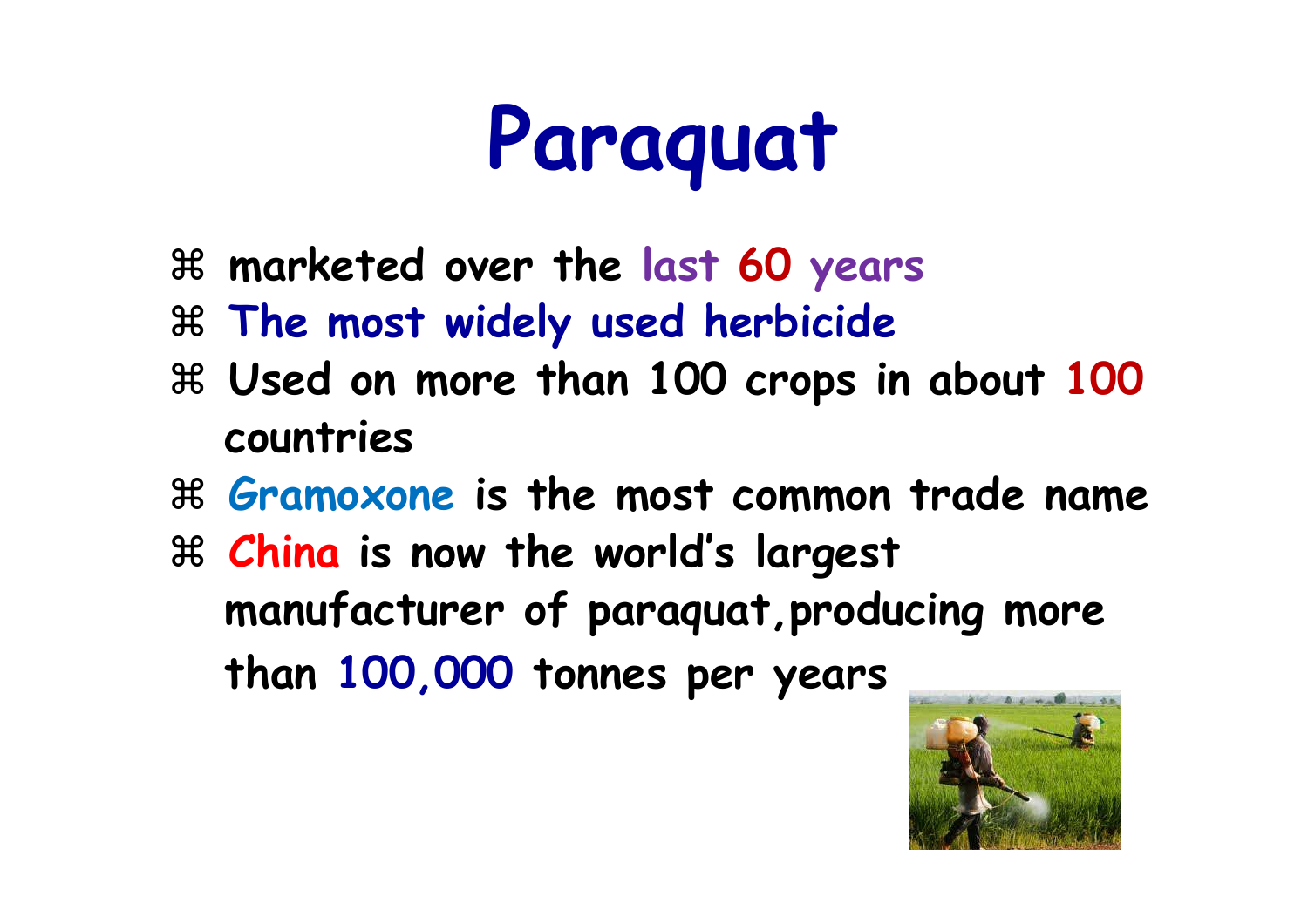## **Thailand (ton/year)**

|      | <b>Insecticide</b> | Fungicide | Herbicide |
|------|--------------------|-----------|-----------|
|      |                    |           |           |
| 2009 | 19,709             | 8,485     | 85,821    |
| 2008 | 25,332             | 11,255    | 68,825    |
| 2007 | 21,590             | 10,626    | 79,239    |
| 2006 | 20,487             | 9,383     | 62,129    |
| 2005 | 18,529             | 9,052     | 48,841    |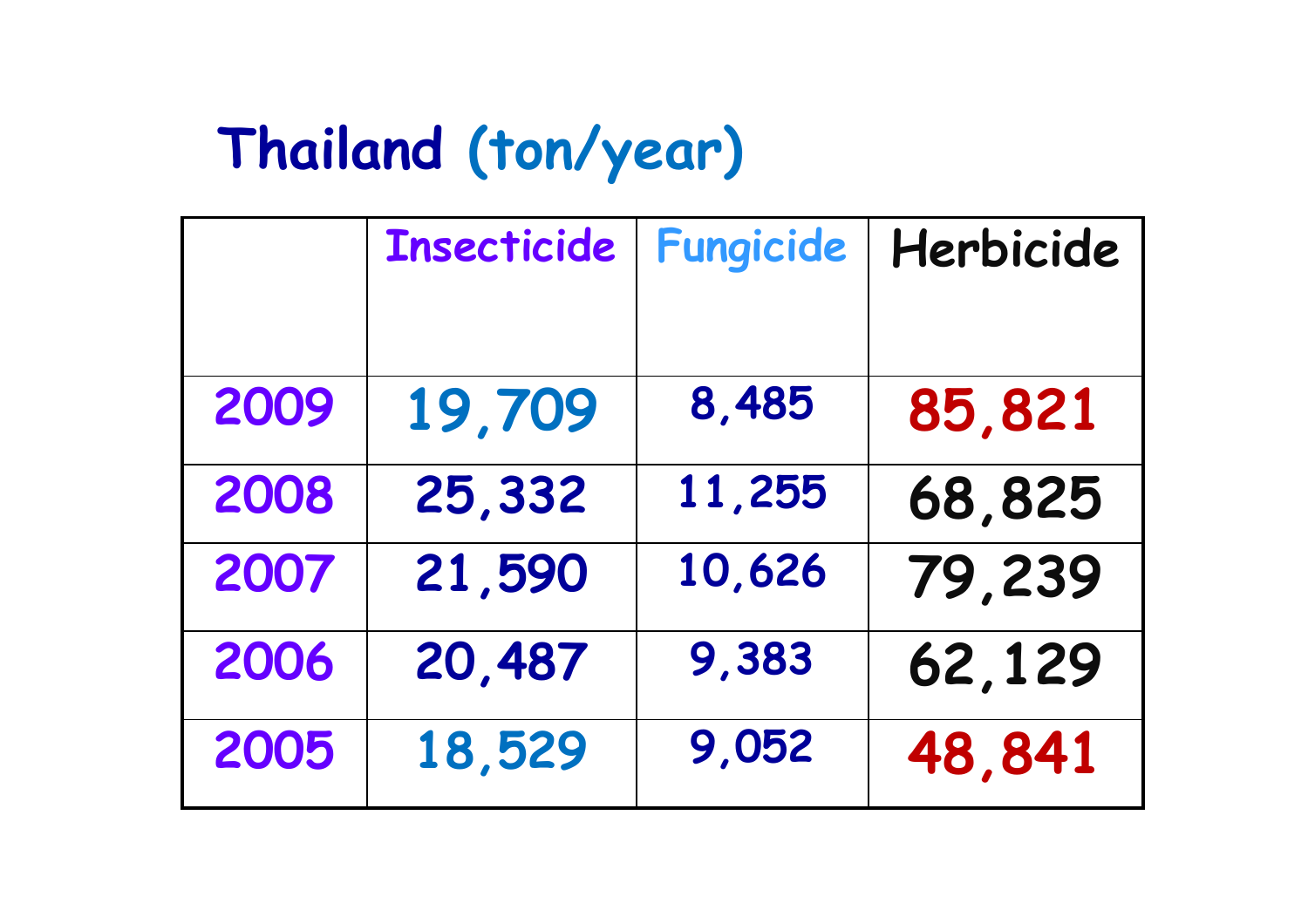**Now Paraquat has been banned, or use disallowed in 32 countries(including the countries of theEuropean Union 27 countries)**

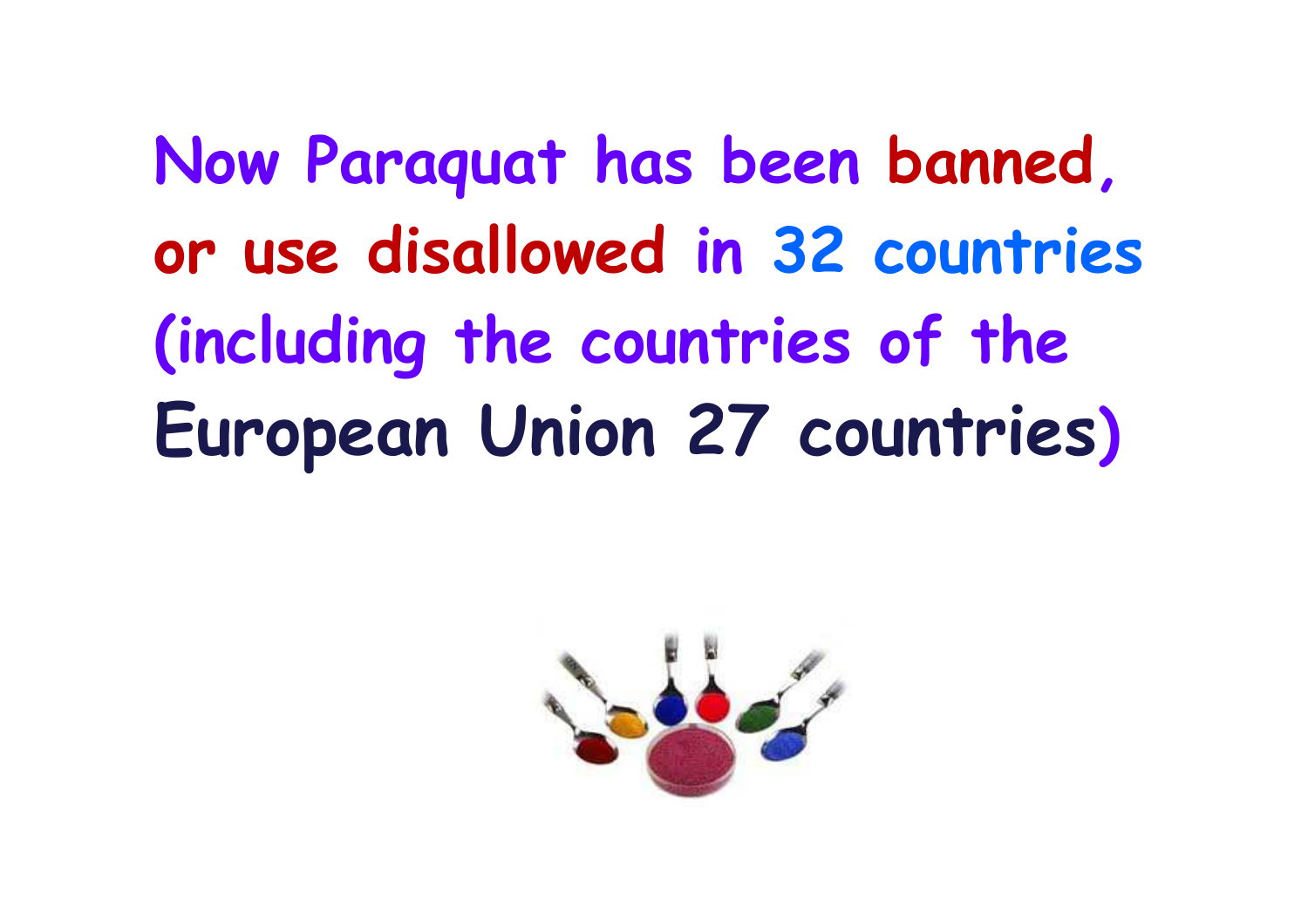**EU countries had alreadybanned paraquat : -**

#### **Sweden (1983)**

 **: high acute toxicity,irreversible toxic effects and risk of accidents during handling and use** 

#### **Finland (1986)**

 **: very toxic even in small doses,resulting in death** 

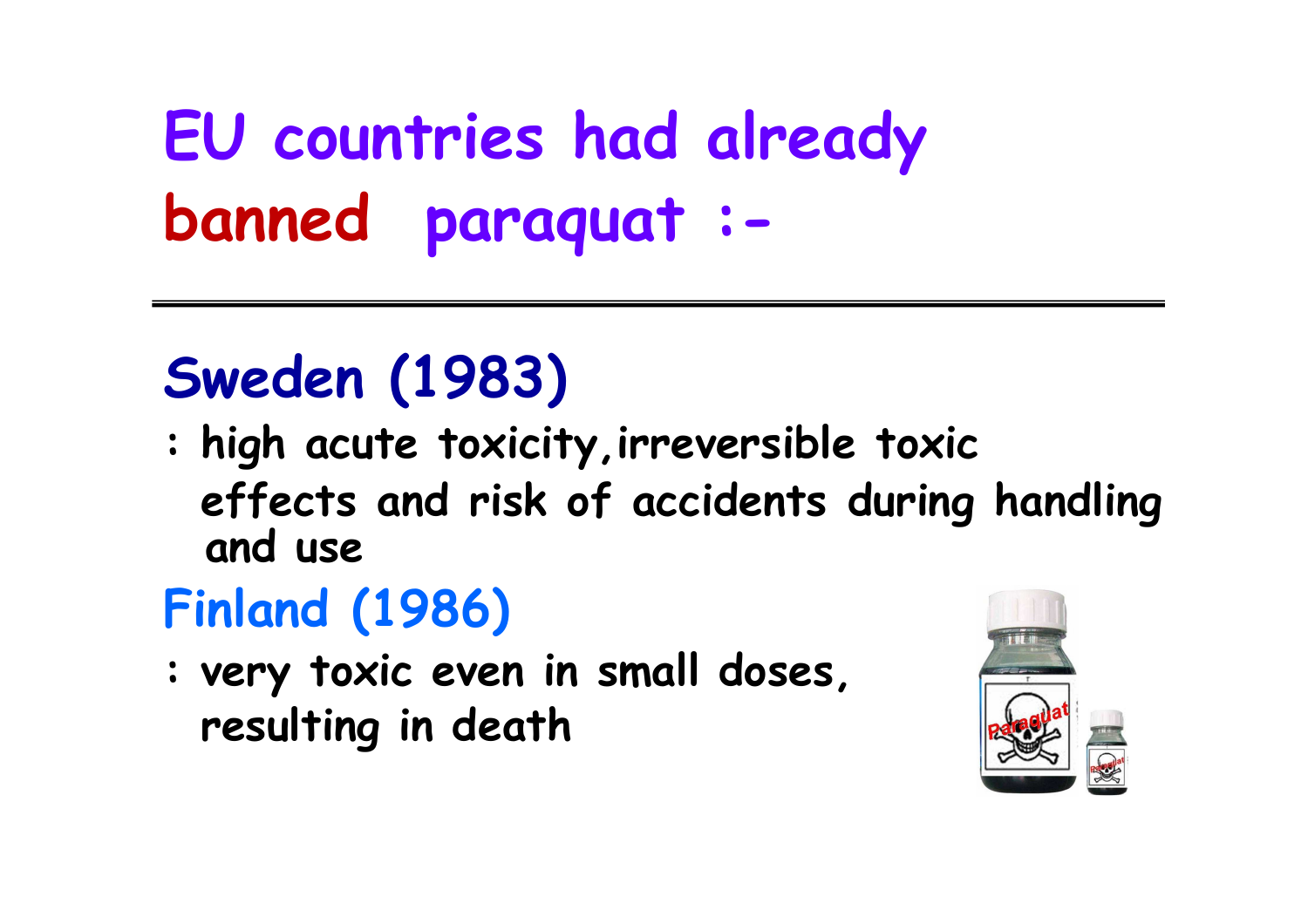- • **Hungary (1991) : First severely restricted, then the only registered use was cancelled.** 
	- **Accidental poisoning; the mortality**

**rate was unacceptably high**



• **Austria (1993) : high acute toxicity, irreversible effects (especially onlungs) and numerous fatal accidents**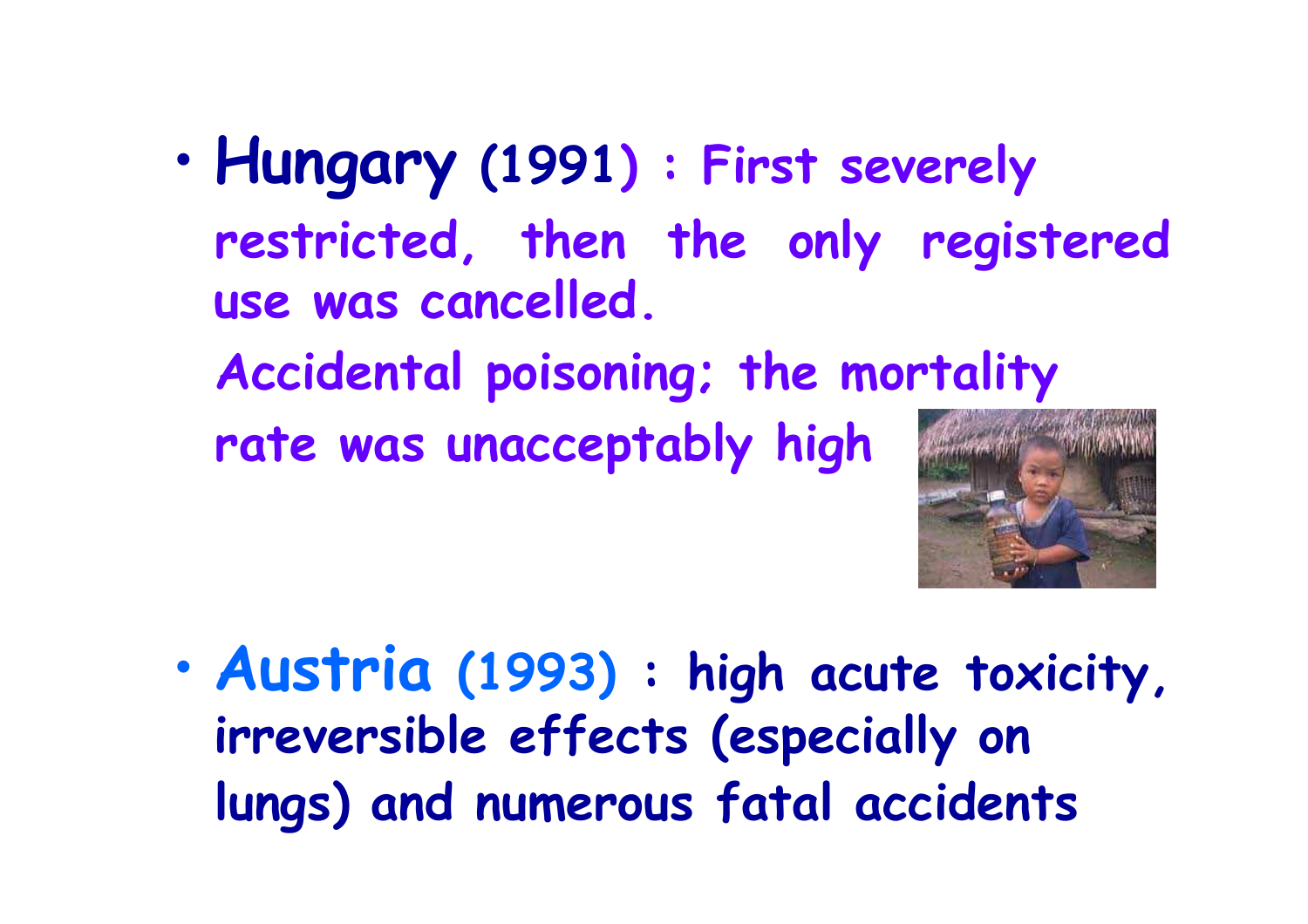•**Denmark (1995)** 

**: persistence in soil; very toxic to non-target organisms and death had occurred in hares and rabbits eating or walking on spraying grass** 



•**Slovenia (1997)** 

**:human and environmental toxicity;deadly toxic in small amounts with no antidote; concern about high rate of suicide**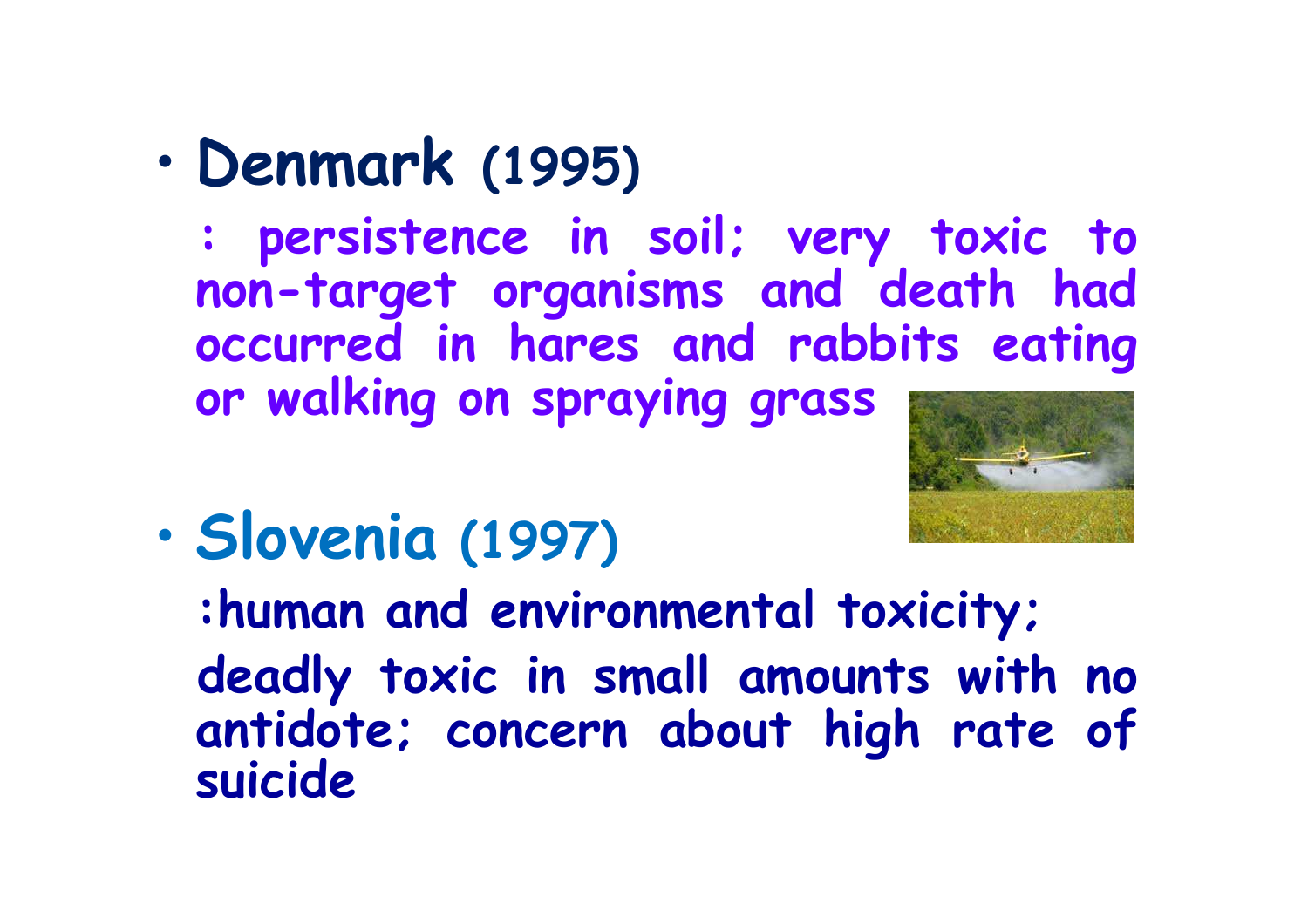#### **Other countries to have banned paraqua<sup>t</sup>**

- • **Kuwait (1985) : banned for all uses, for health and environmental reasons**
- • **Cambodia(2003) : all uses banned**



- • **Ivory Coast (2004) : prohibition of import, manufacture and use in agriculture**
- • **Syria and United Arab Emirates (2005) : Banned all uses**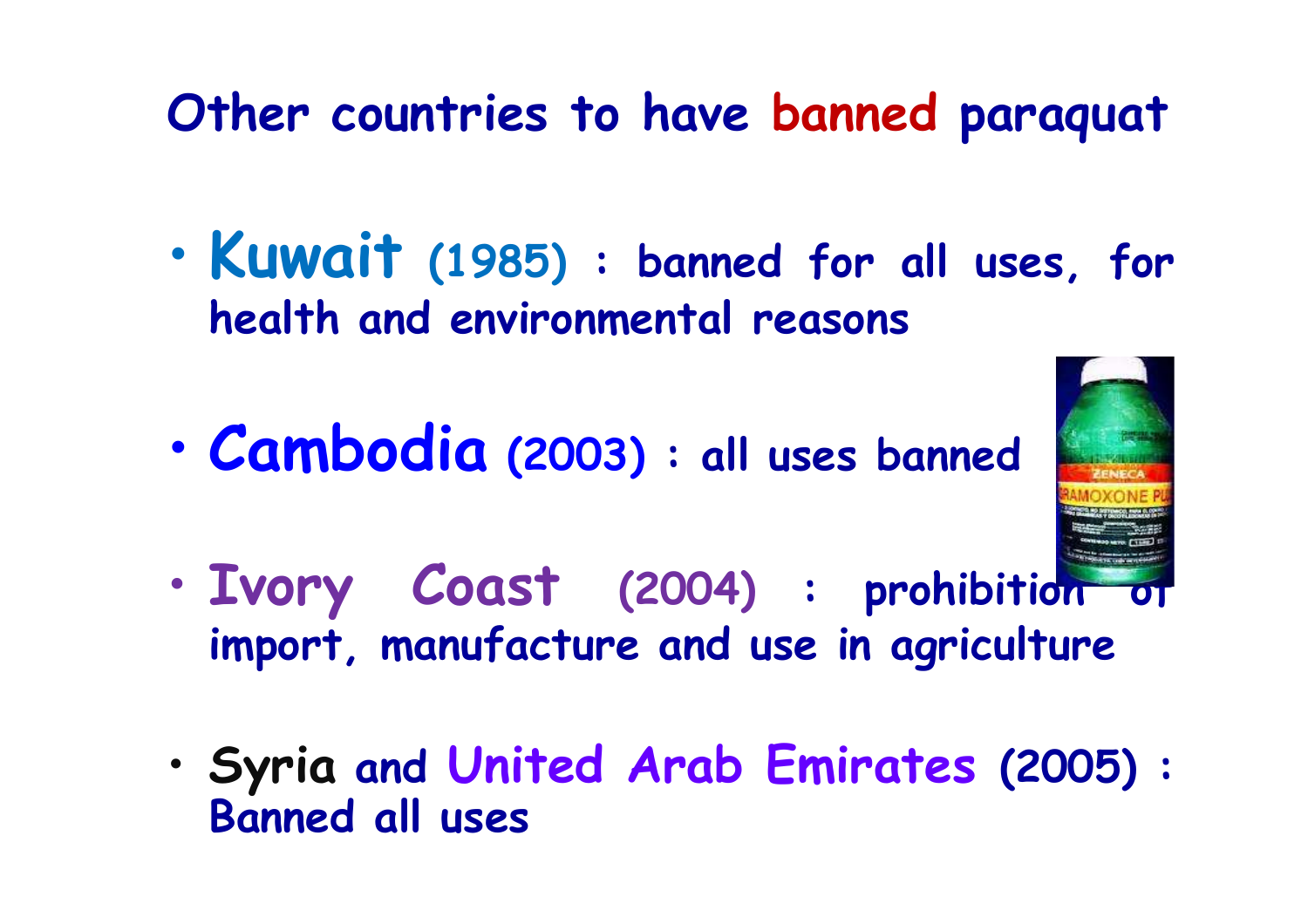#### •**Malaysia banned in 2002**

• **However in 2006 the ban was reversed, and restricted use allowed in oil palm plantations**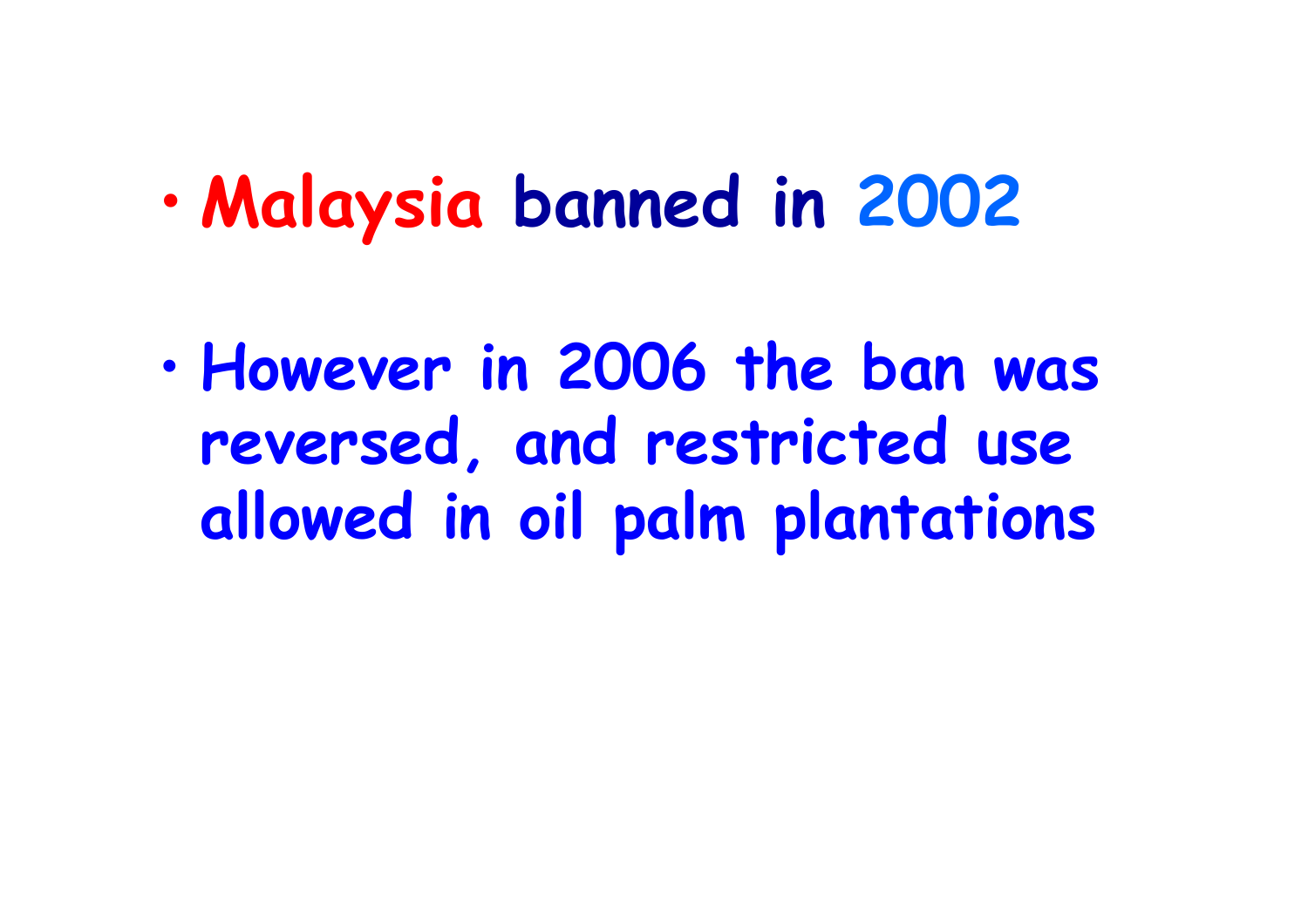• In 2008 Saudi Arabia **notified the Secretarial of the Rotterdam Convention of its final regulatory action against paraquat, but it is unclear if this is a ban of all uses or restricted use**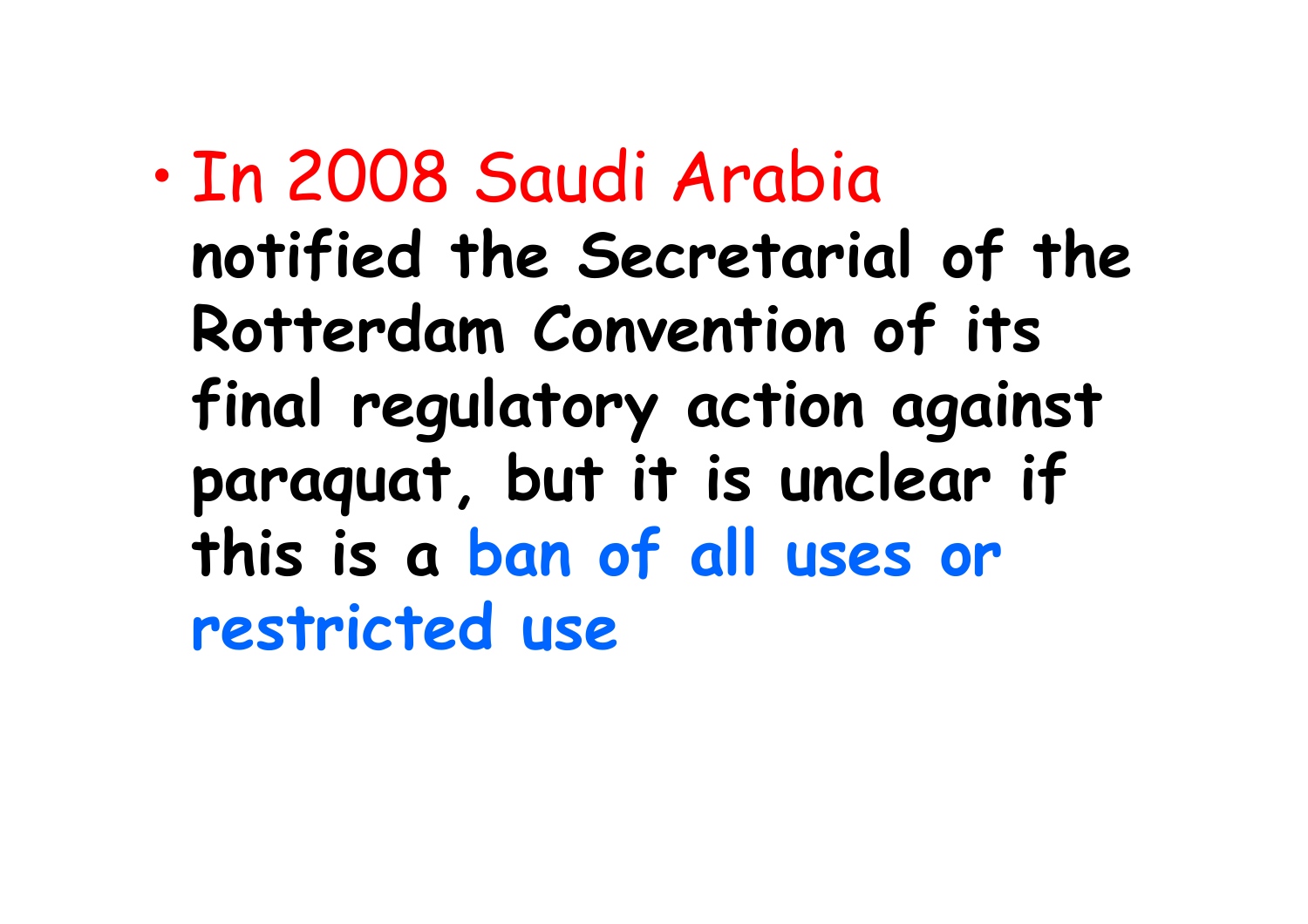#### Non-authorisation

- • Norway (1981) : voluntarily withdrawn and registration cancelled.
- $\bullet$  Switzerland (2002) : not registered for use due to acute toxicity and misuse.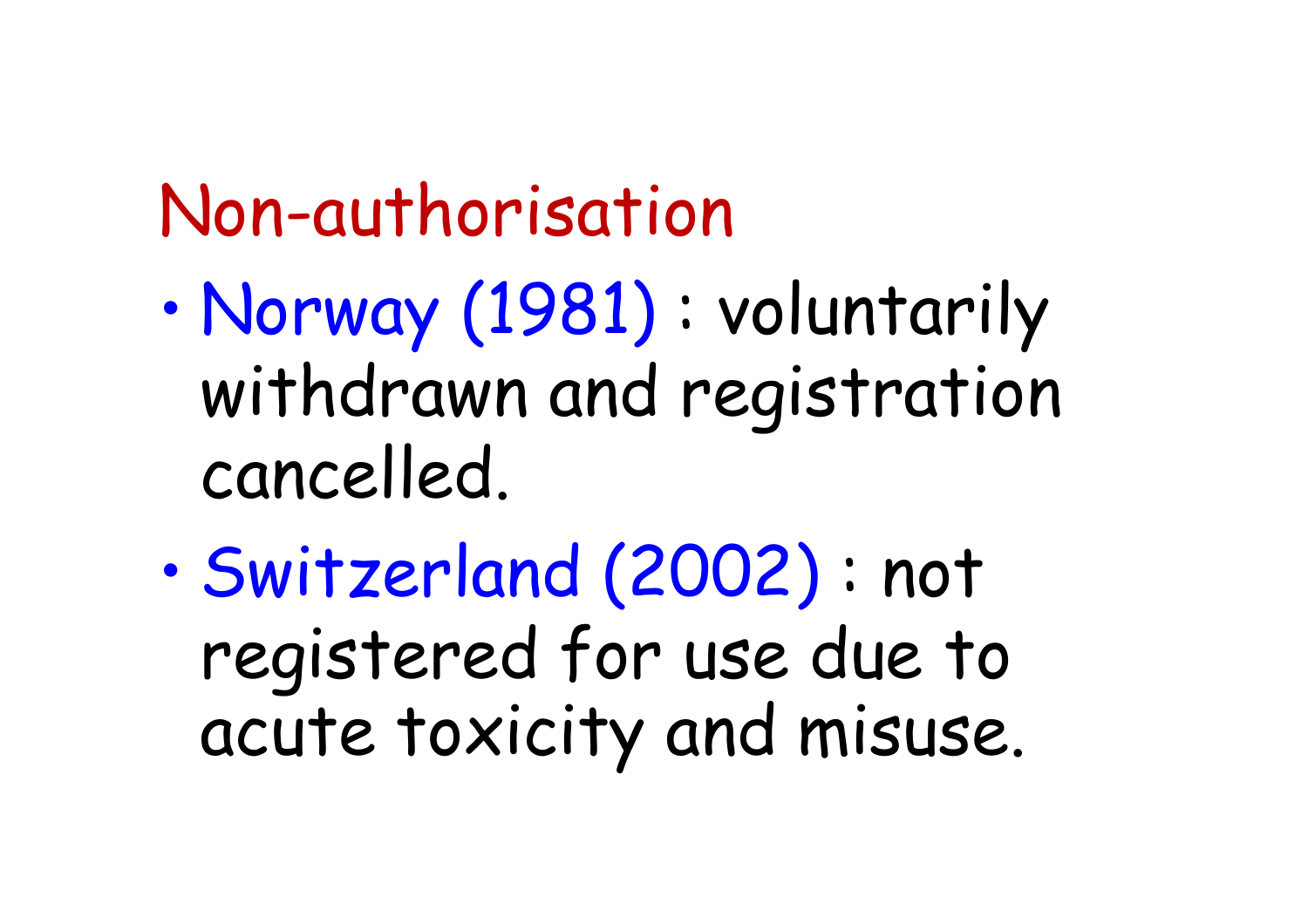#### Restrictions

Paraquat is also severely restricted or restricted in at least 10 other countries.

- • Columbia (1989) : banned for aerial application
- •Philippines (1989) : restricted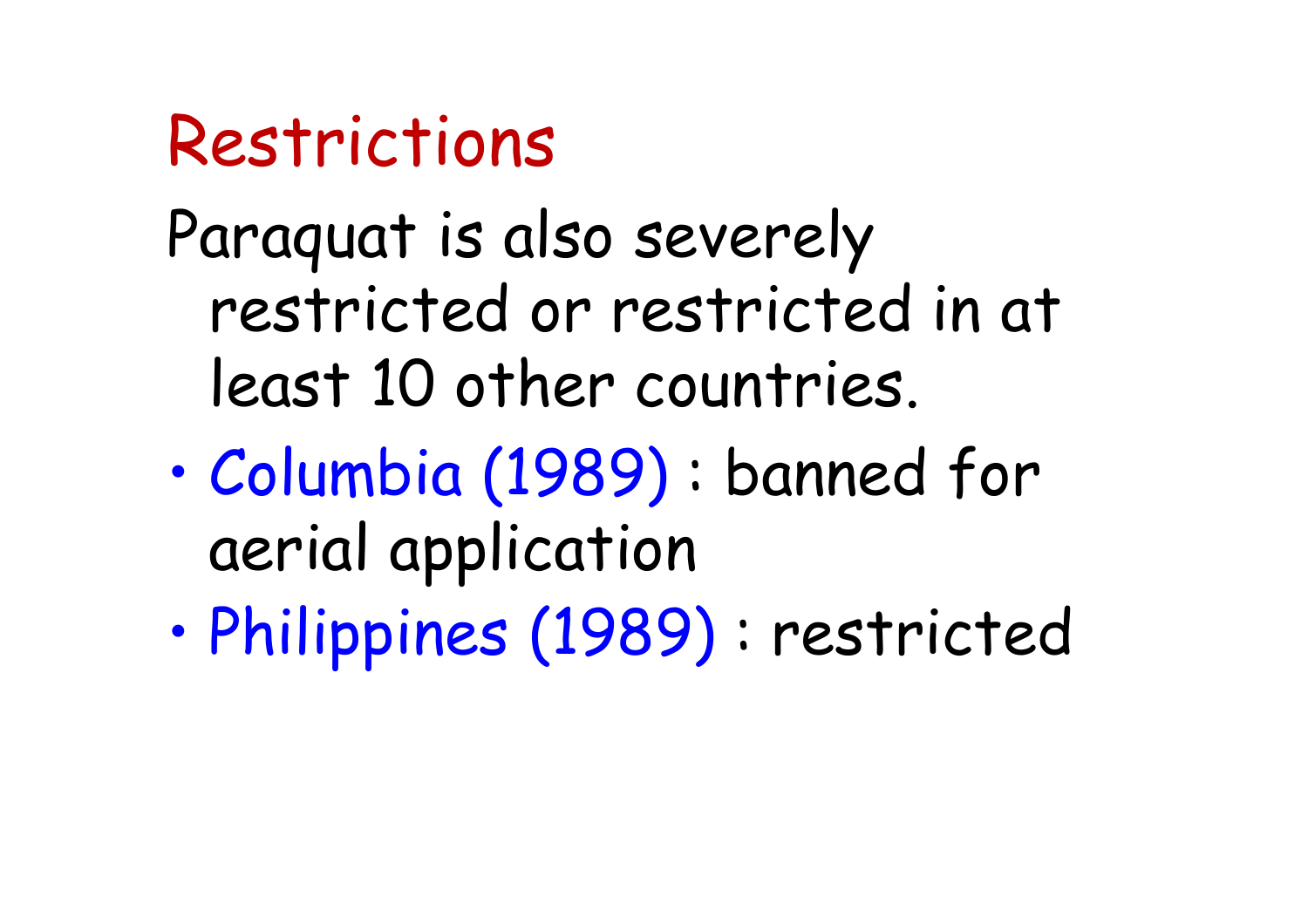- • Indonesia (1990) : severely restricted, use only for certain estate crops by professional applicators possessing special permit.
- • S Korea (1987) : severely restricted because of high acute toxicity, must contain emetic, colourant and stenching agent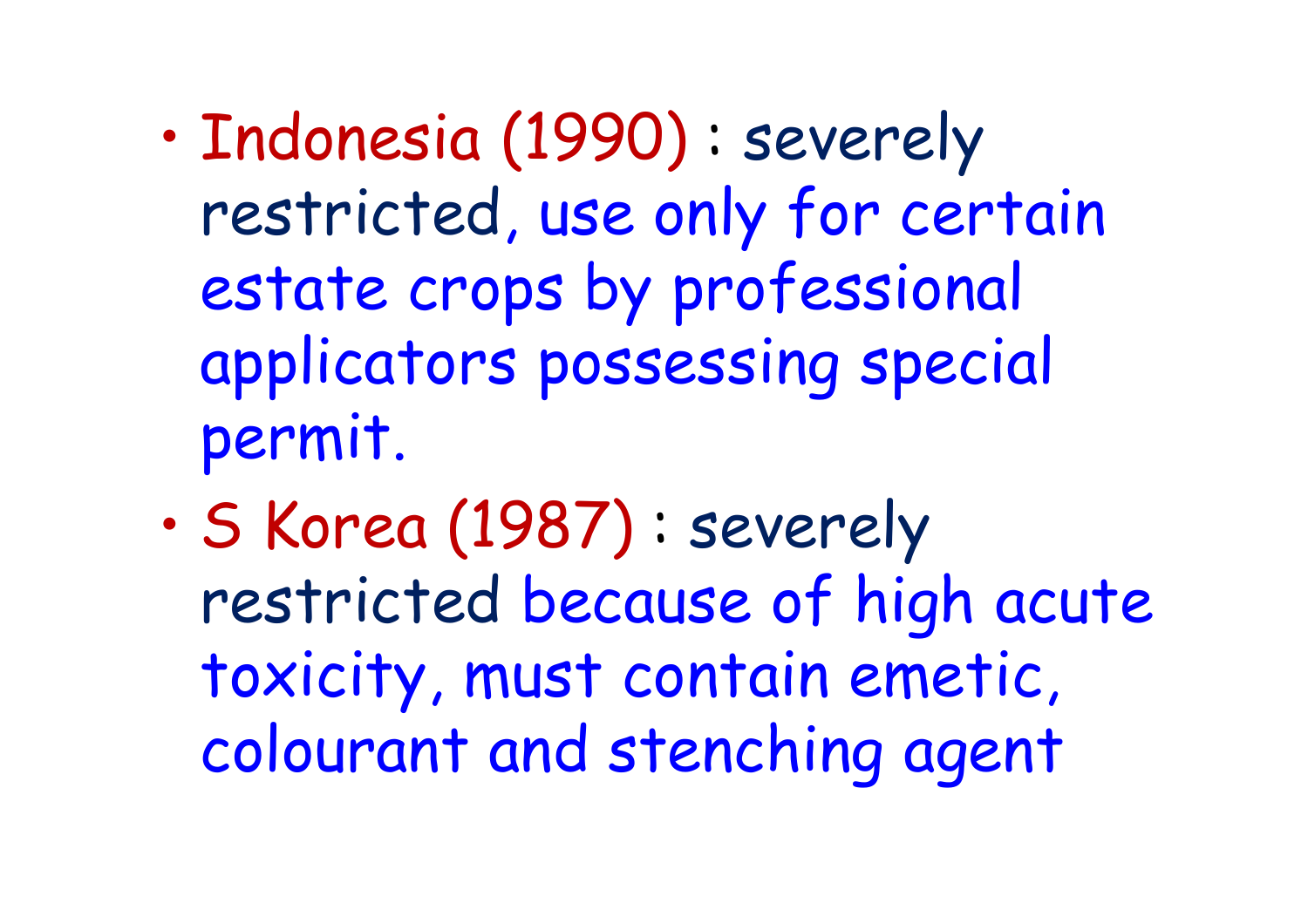- • Uruguay (1992) : limited concentration of active ingredient (<28%p/v), size of container (1-30 litres), and colour (blue)
- • Belize (2003) : restricted to ground application
- • Chili (2003) : prohibited for aerial application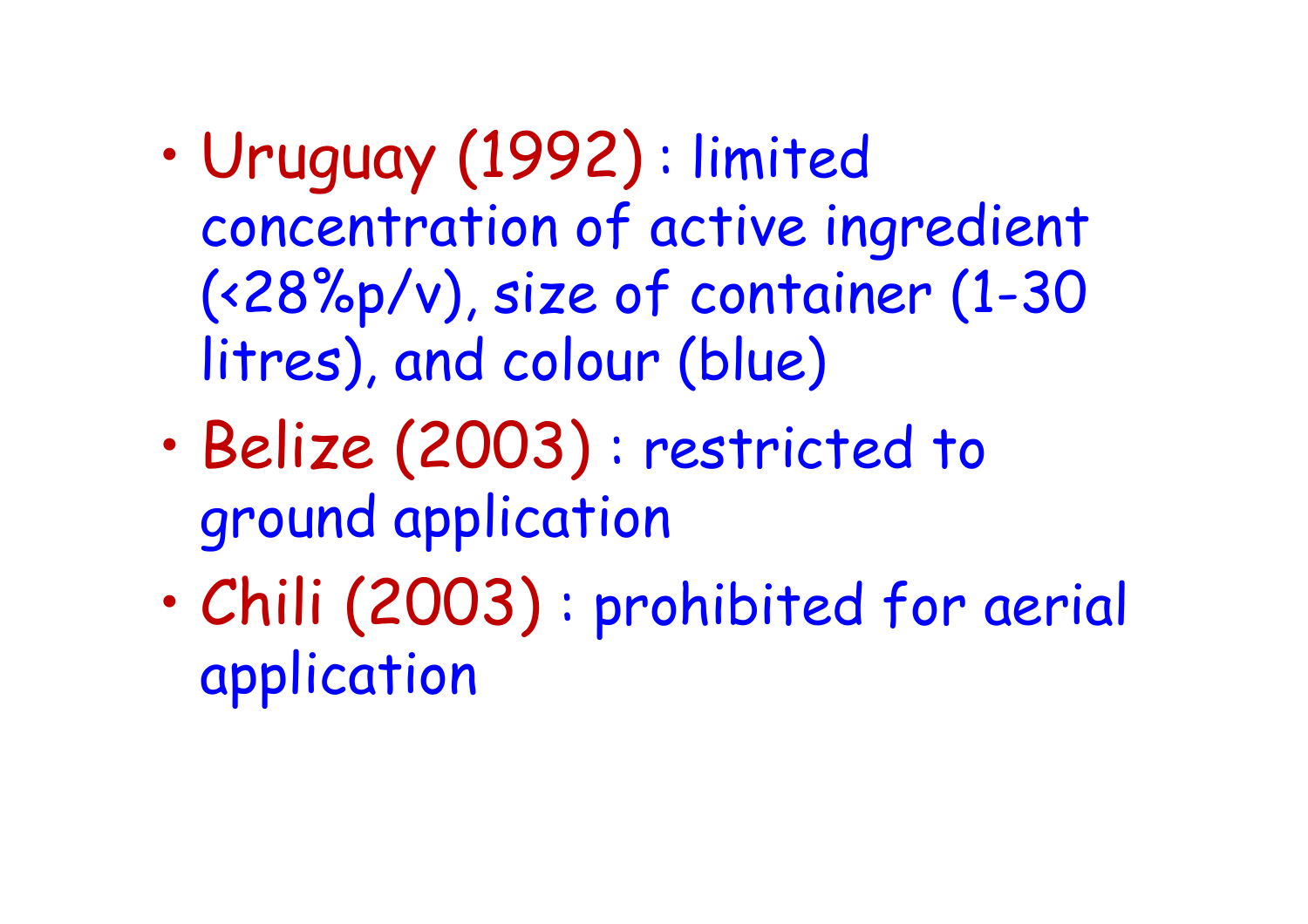• USA : can only be sprayed under the supervision of a certified applicator. Its use is prohibited in homes, schools, recreational parks, golf courses, and playgrounds. There is a requirement to wait 12 or 24 hours before re-entering any area where paraquat has been sprayed (US EPA 1997)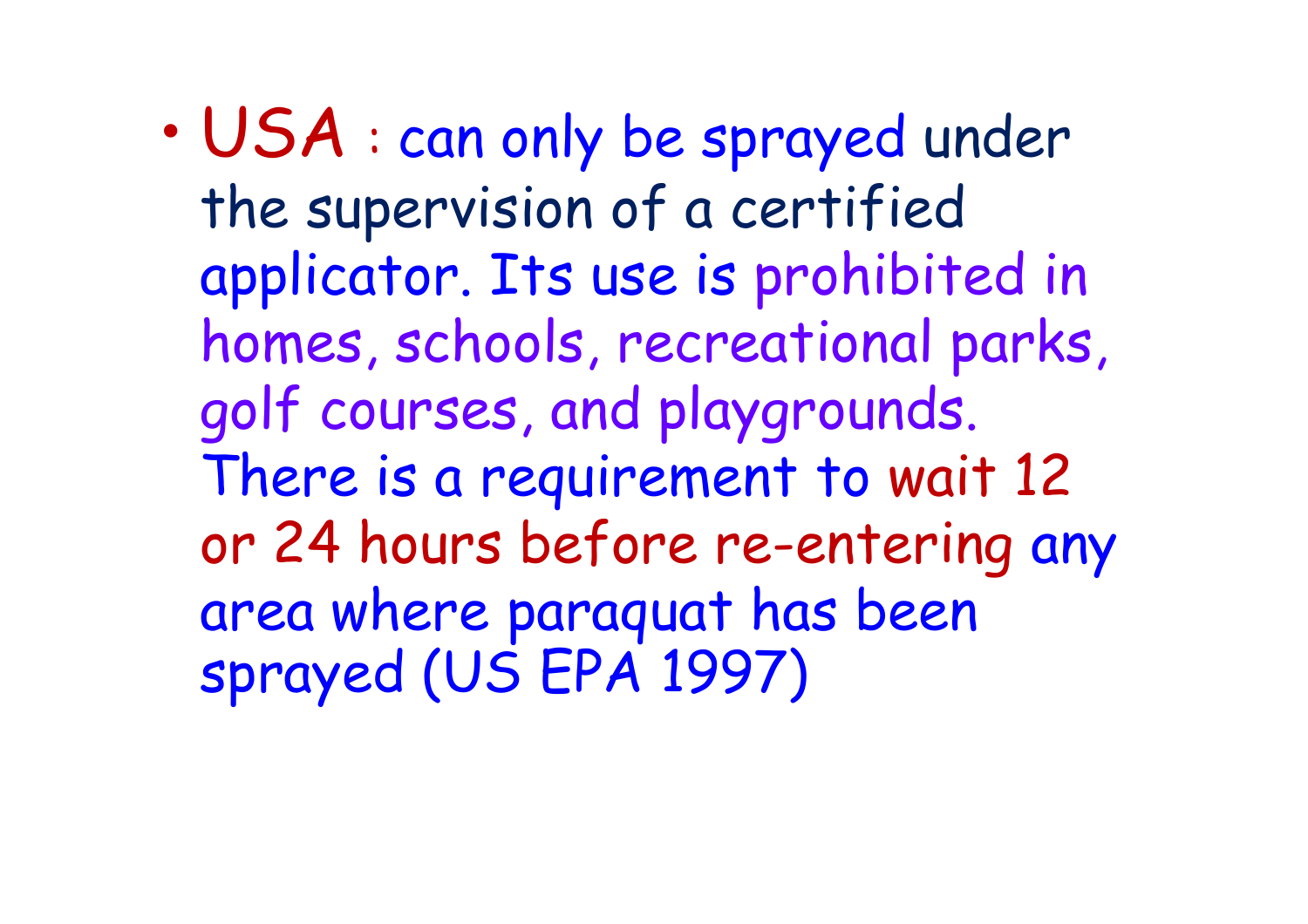- • Costa Rica (2005) : restriction on aerial application, in 2007 aerial was banned as was low volume and ultra-low volume spraying, and all sales of paraquat required a "professional prescription"
- •Sri Lanka (2007) :

 $\blacktriangleright$ all formulation to have their paraquat ion concentration reduced to 6.5% with effect from 1st of January,2008.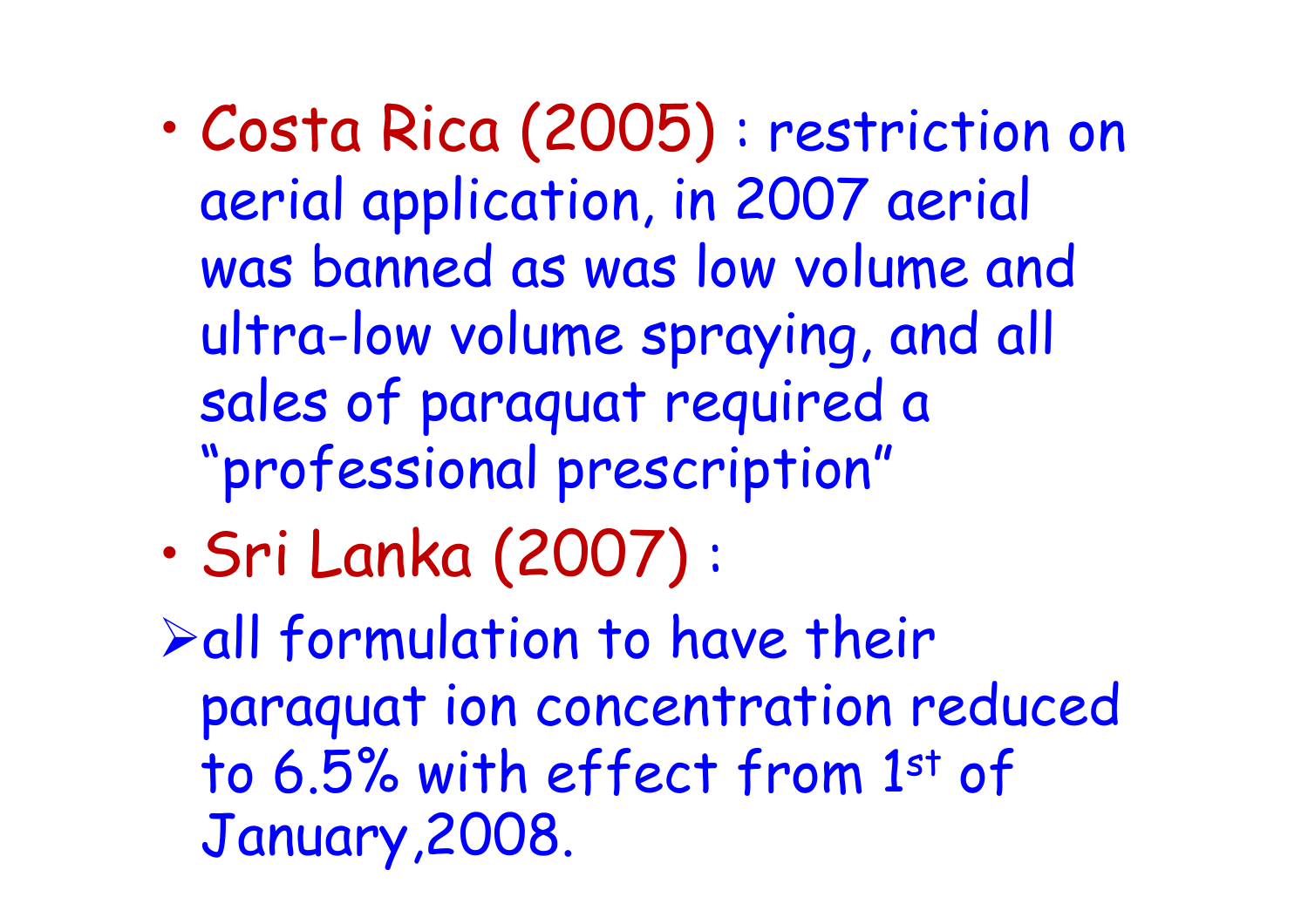-Phase out the use of paraquat in three years.

- -Annual quantity of paraquat formulations sold in 2008 shall not exceed the present level.
- -Existing stocks of paraquat formulation with higher than 6.5% of paraquat ion concentration in the country are to be allowed to deplete through the regular marketing channel.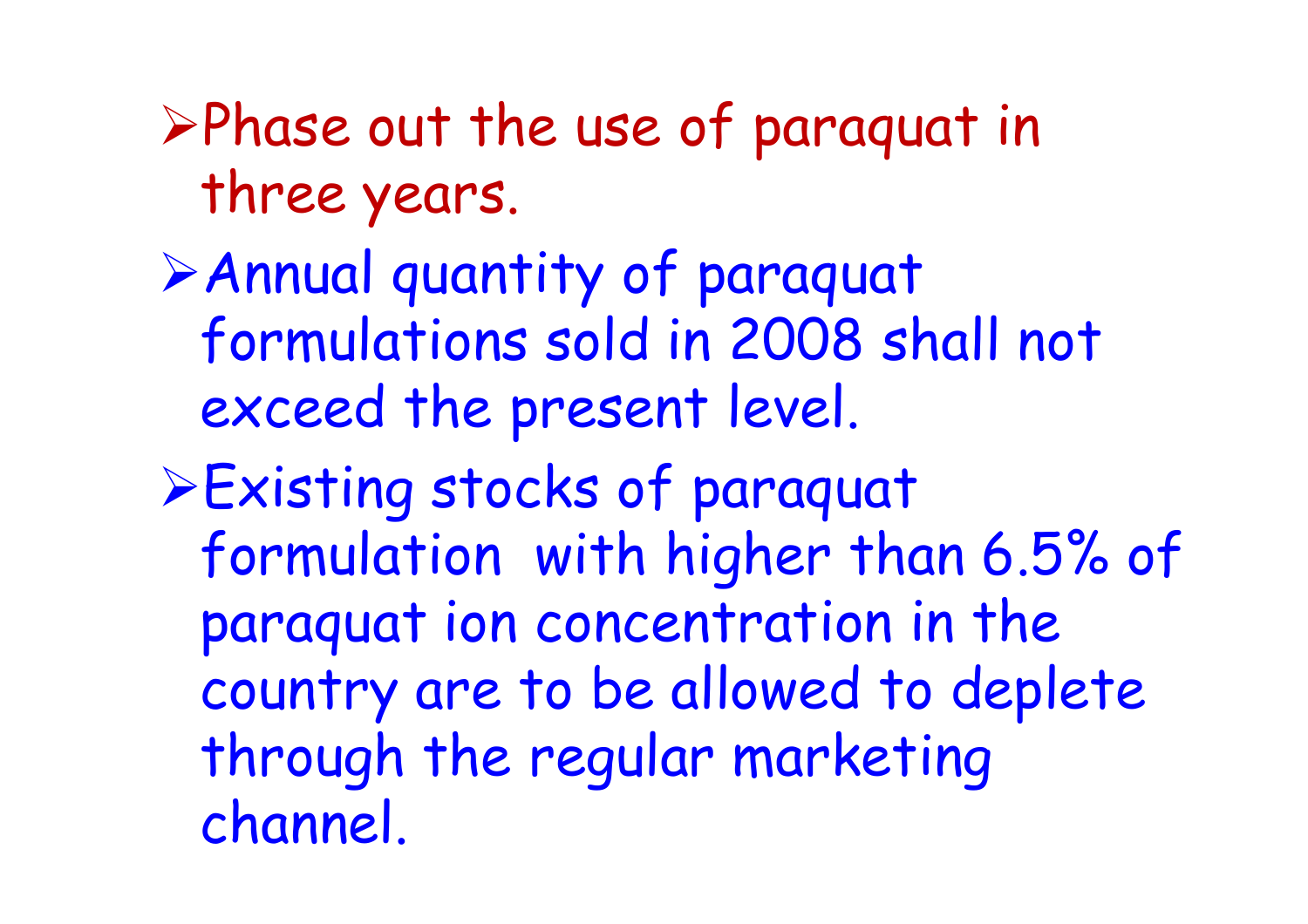- • Paraquat was due to be phased out altogether in Sri Lanka by end of 2009.
- • In 1991, paraquat was banned in the Dominican Republic. However, now, its regulatory status was reduced to "restricted" and the herbicide is widely used to out the country.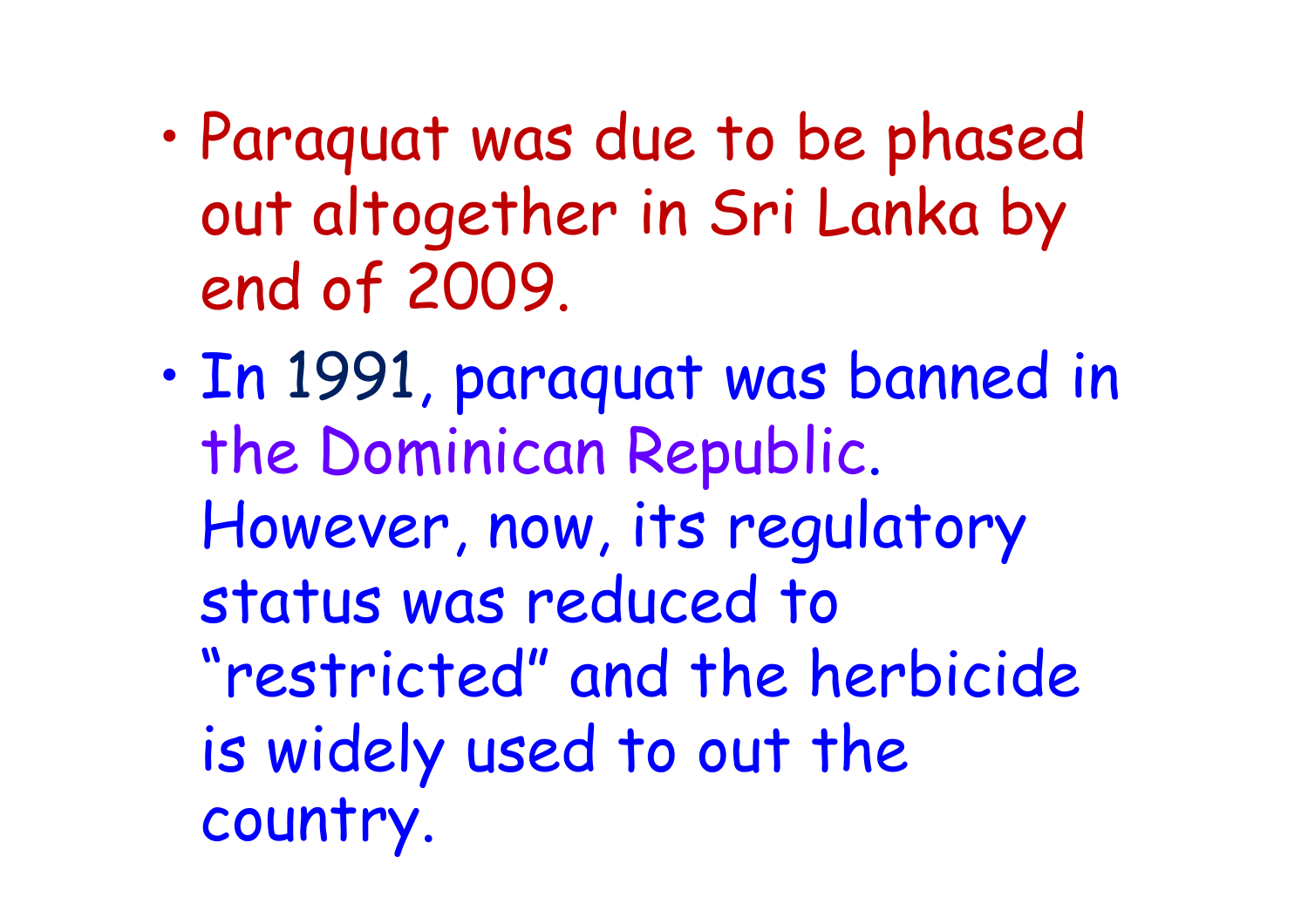**In 2007 The European Court of first Instance annulled the EU-wideauthorisation of paraquat The use of paraquat within theEuropean Union failed to satisfy the requirement of protection of human health, particularly relating tooperator exposure. It also failed toassess the risk of parkinson's disease, and to properly assess risk to animals.**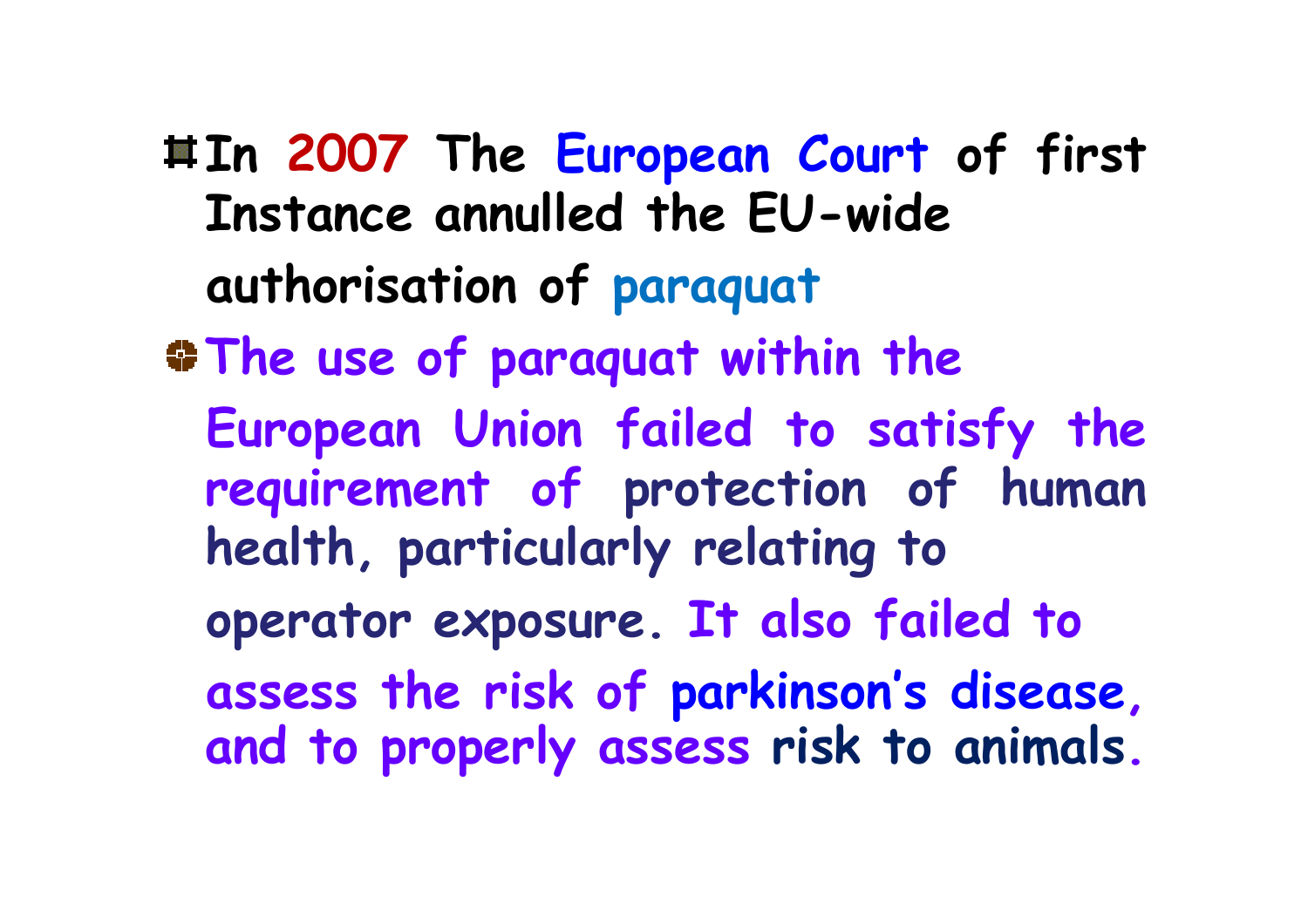- • **Paraquat can crosses the placenta, level in fetal and cord blood higher than in the maternal blood 2-6 times.**
- **Exposure during the early stages** •**of pregnancy have nearly always been fatal** broochus



 $\pi$ ADAM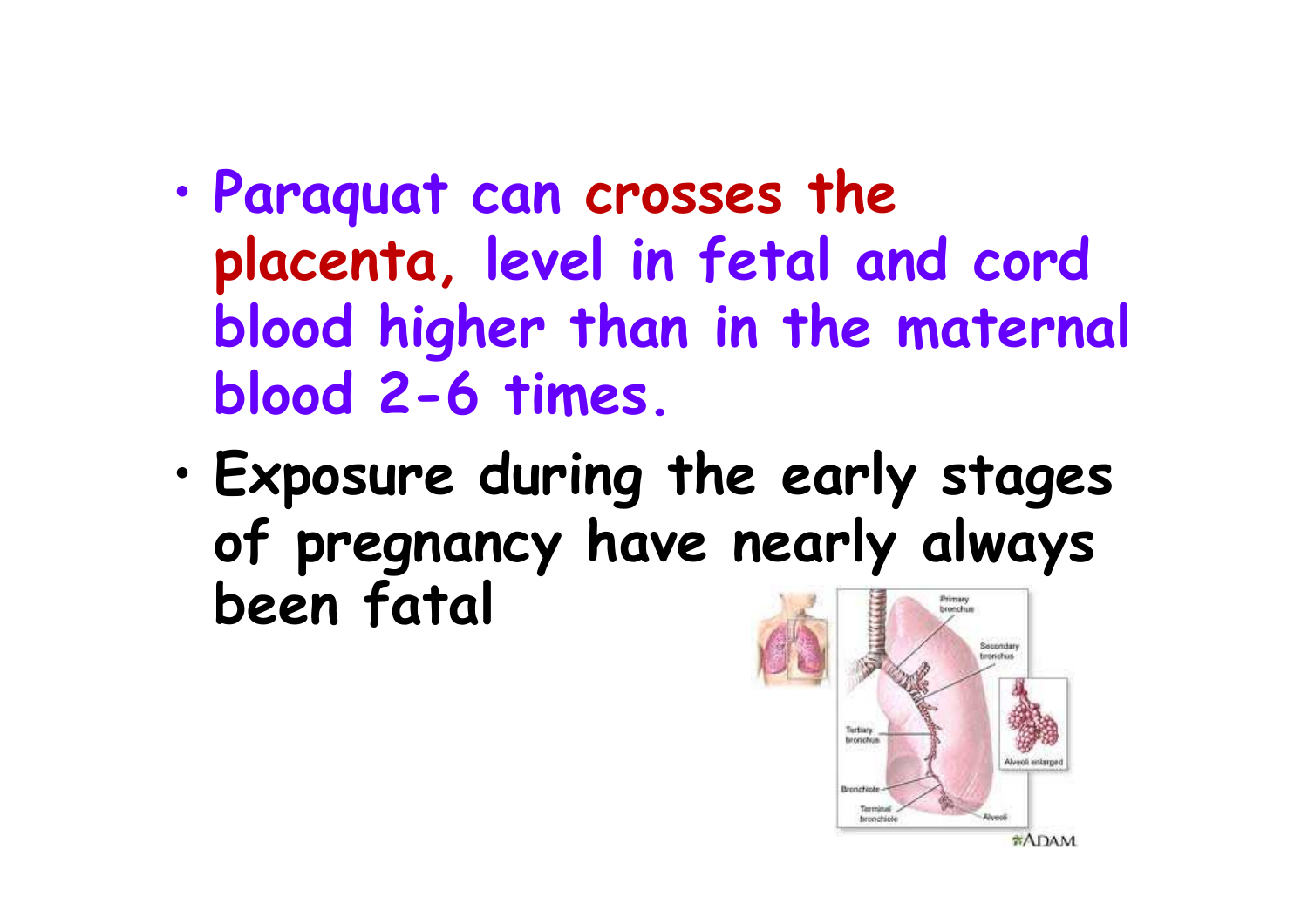#### **Chronic effects**

- **Survivors of paraquat poisning are usually left with pulmonary fibrosis**
- **Paraquat coures extensive damage to the mitochondria of cells through the production of free radicals andoxidative stress, resulting in theinterruption of important biochemical processes and causing cell death**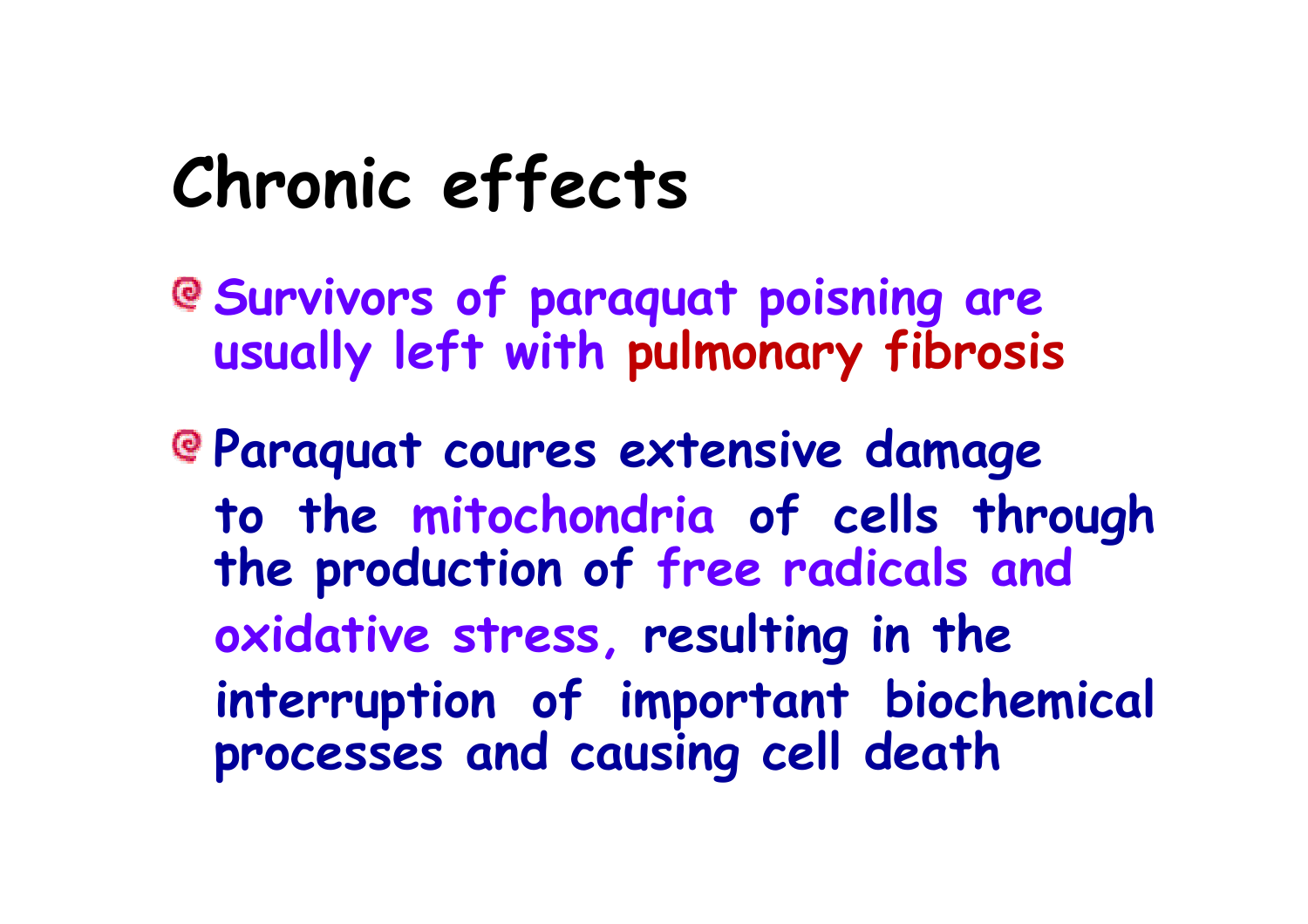## **DM type II**

- 1. Oxidative stress  $\rightarrow$  development of **insulin resistance**
- **2. Inhibit insulin action**
- **3. Inhibit insulin – dependent glucose uptake through oxidative stress**
- **4. Cause hyperglycemia**

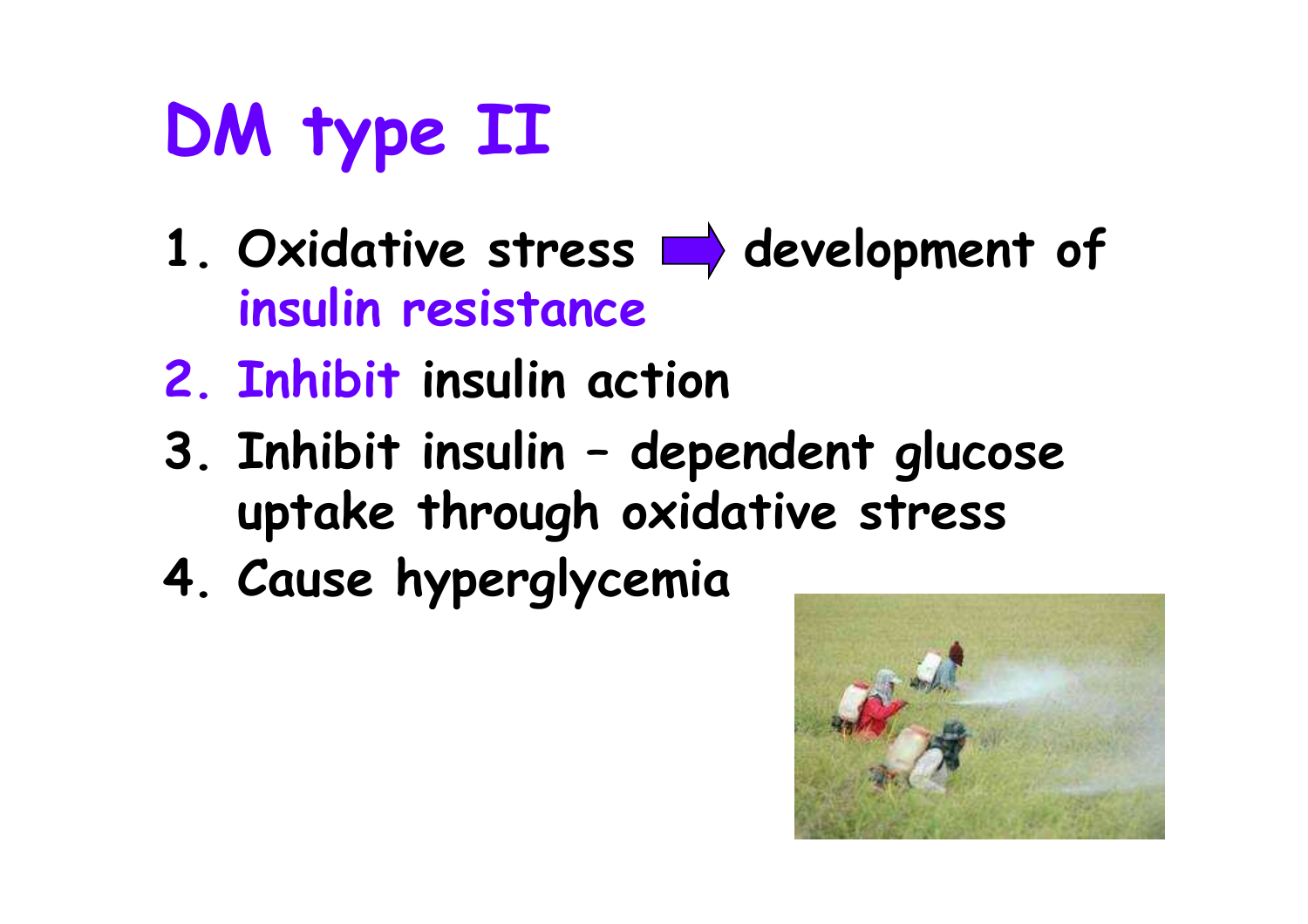**Paraquat has the ability to cross the blood-brain barrier**

**Animal studies : Neonatal exposure to paraquat, even at low doses can induce permanent brain function changes and neurochemical and behavioural changes in the adult mouse, including reduced dopamine**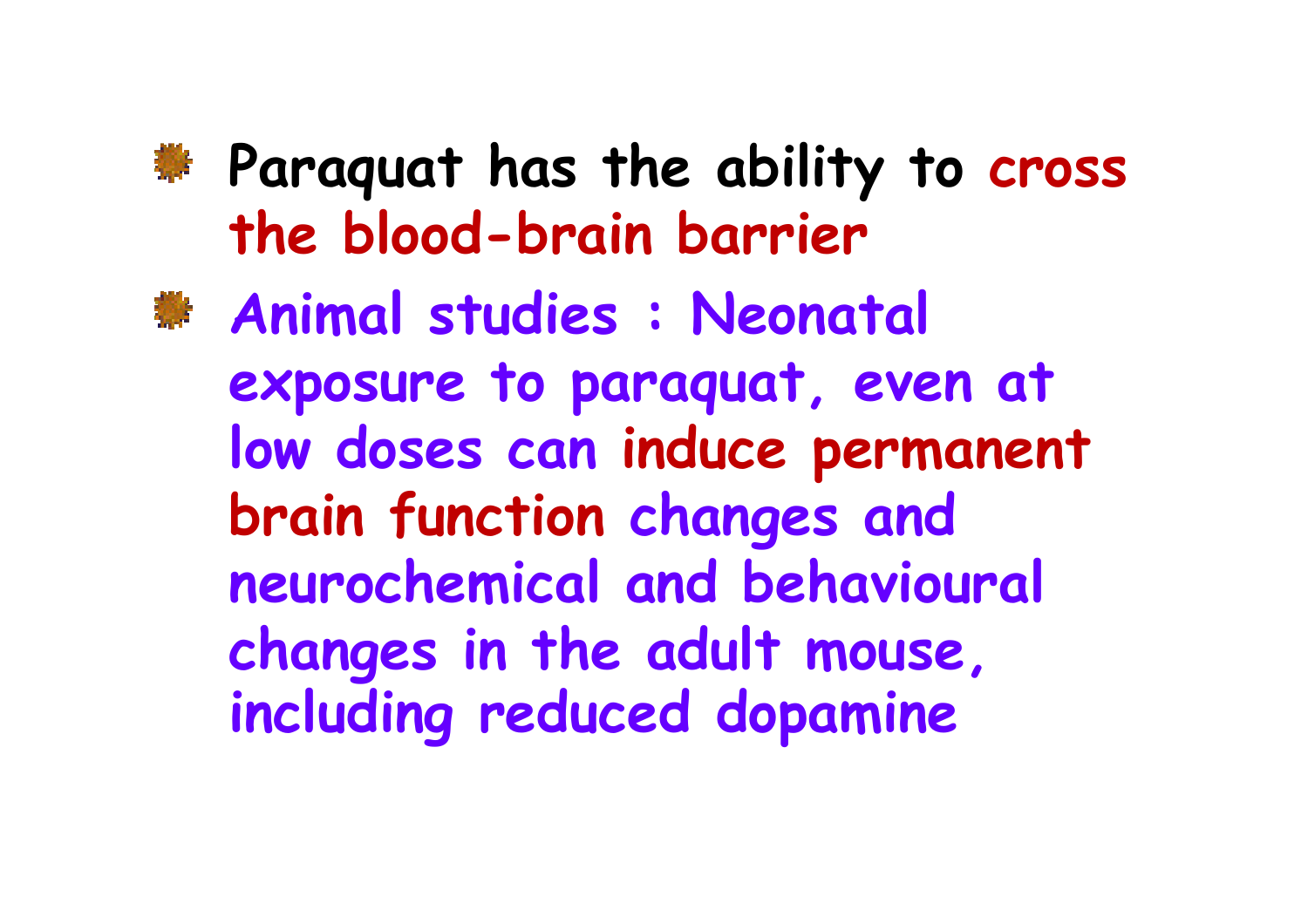#### **Parkinson's disease**

- **Paraquat may cause the onset, or accelerate the development, of Parkinson's disease; the longer the exposure the greater the risk**
- **Early exposures are the most deleterious**
- **The unborn fetus and children are most at risk**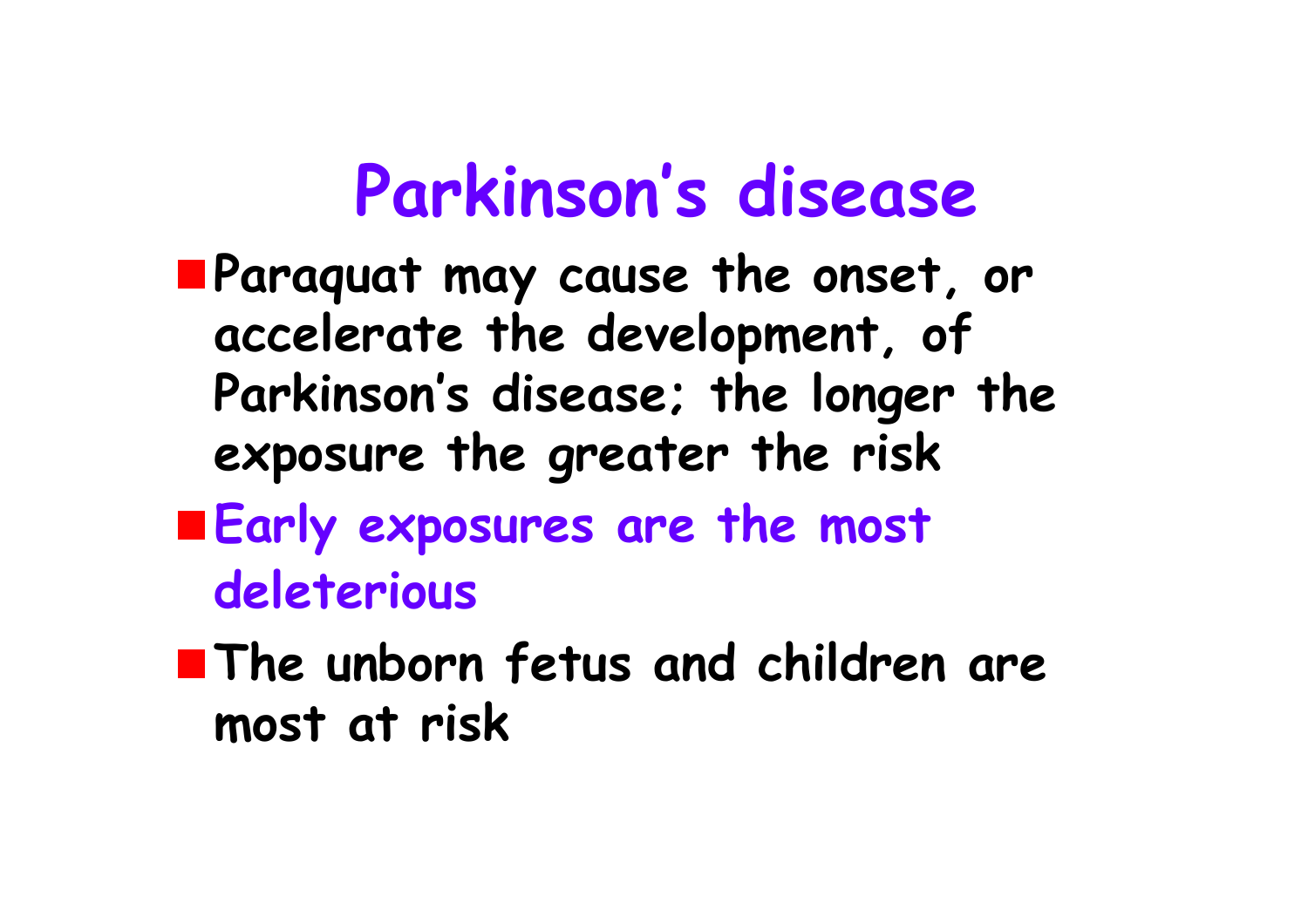**Paraquat is known to cause production of "reactive oxygen species", such as suproxide, which cause oxidative damage in brain mitochondria**

**Cause dose-dependent loss of dopamine neurons and degeneration of the nigrostriatal dopamine system** 

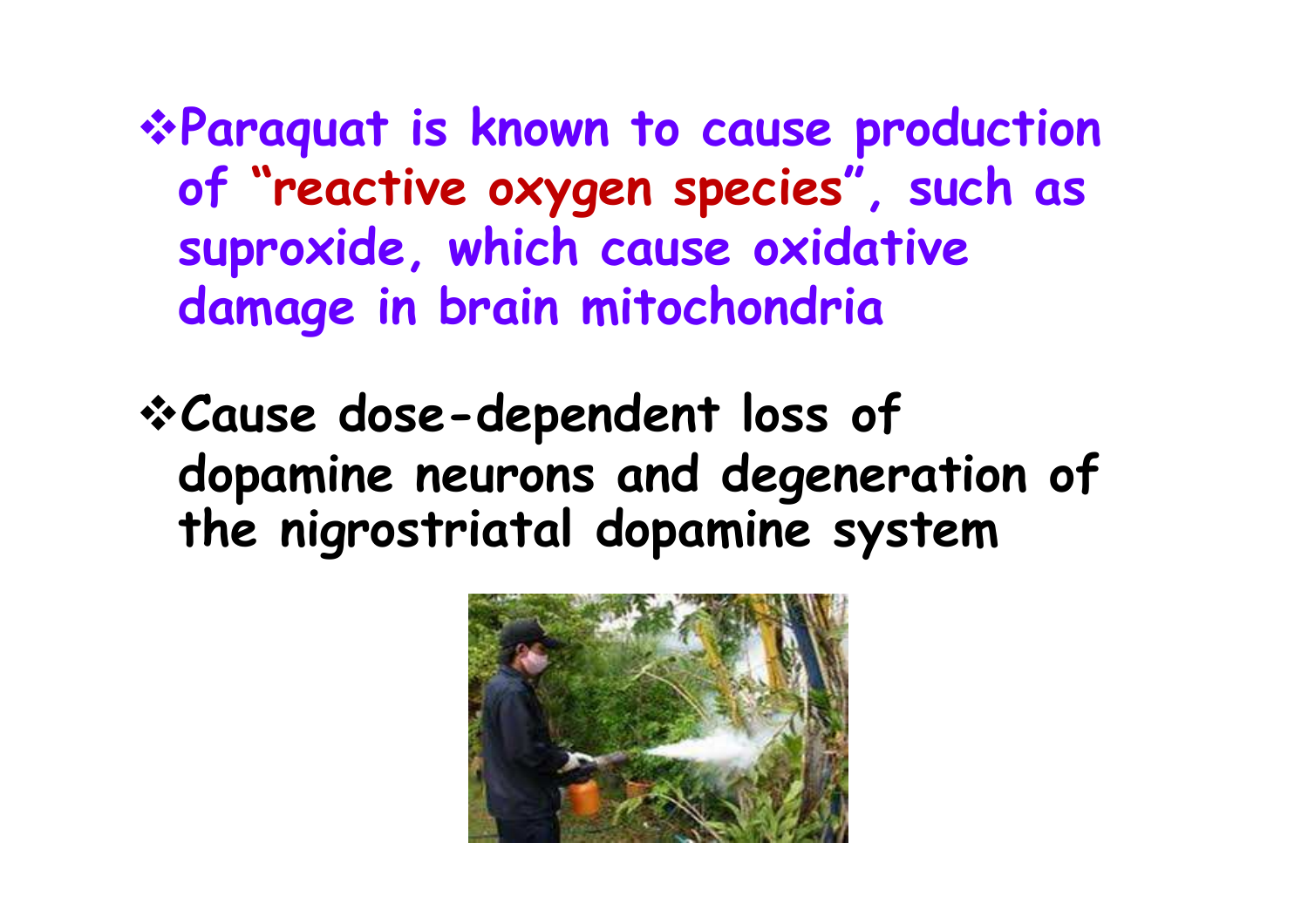

- •**Increased oxidative stress leads to cancer**
- • **FAO (2008) reported paraquat to have been mutagenic in human lymphocyte**
- • **The California Environmental Protection Agency (Cal EPA 1993) concluded there was evidence of genotoxicity**

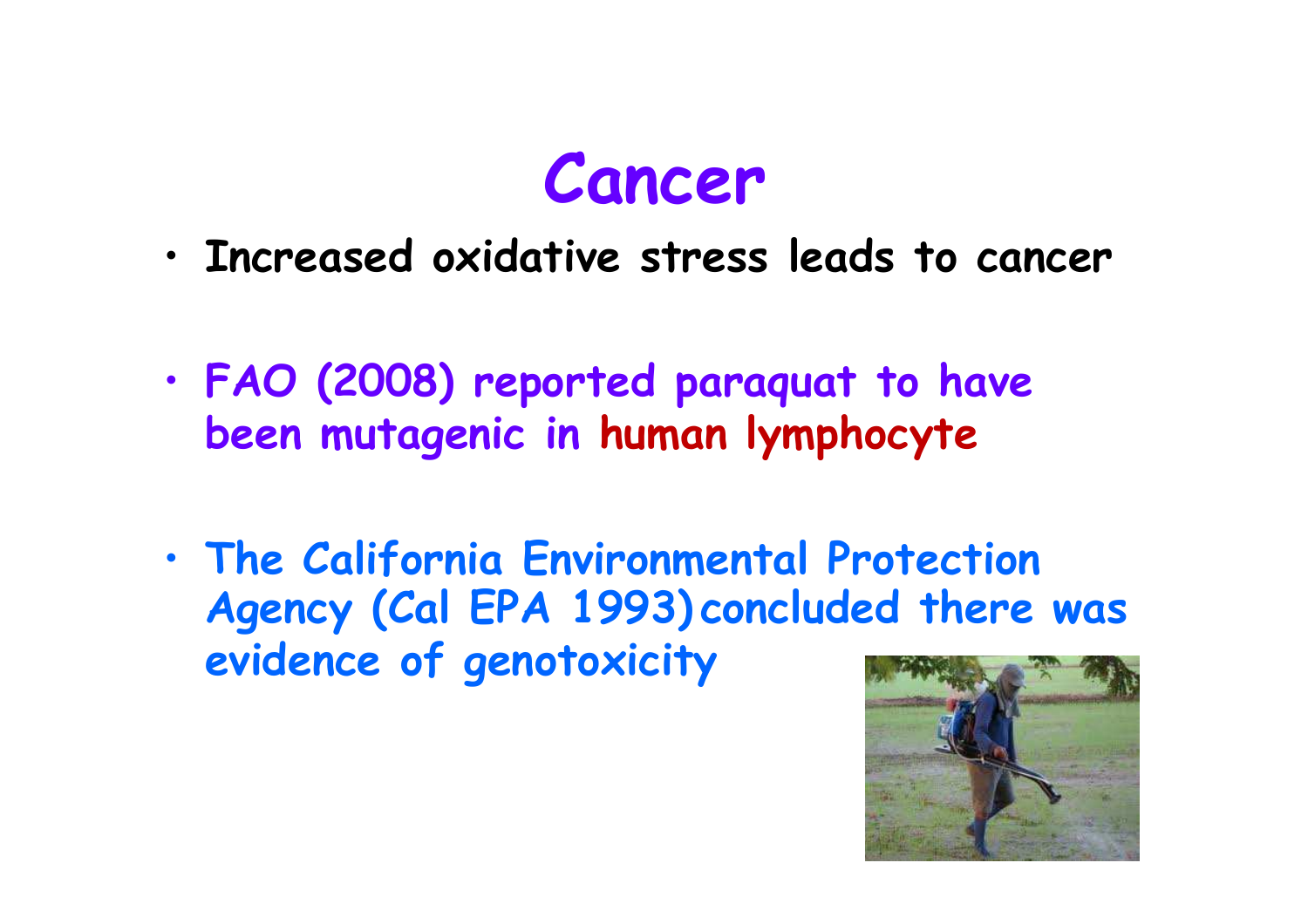### **Cancers from Paraquat**

- •**Acute lymphocytic leukemia**
- •**Squamous cell carcinoma**
- •**Melanoma**
- •**Non-Hodgkin's lymphoma**
- •**CA brain**
- •**CA breast**

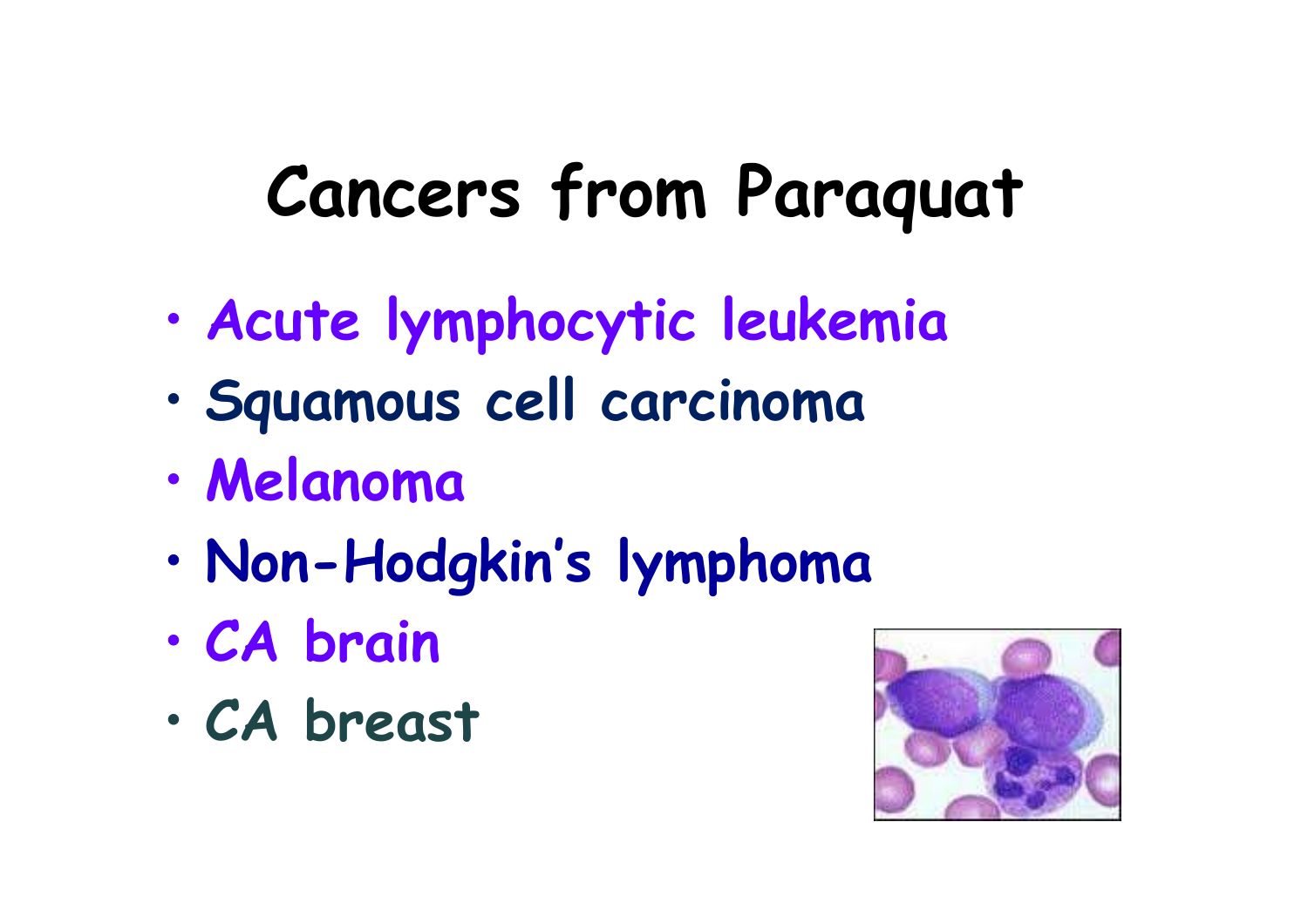#### **Pseudofeminization**

- • **Paraquat inhibited the production of testosterone in the testis and 17-betaestradiol in the ovary of the frog**
- • **When injected paraquat into fertile hen eggs**

**"paraquat caused pseudofeminization of male chick and quail embryos, the testes showed intersexual phenomena, and regression of the Mullerian ducts was inhibited"**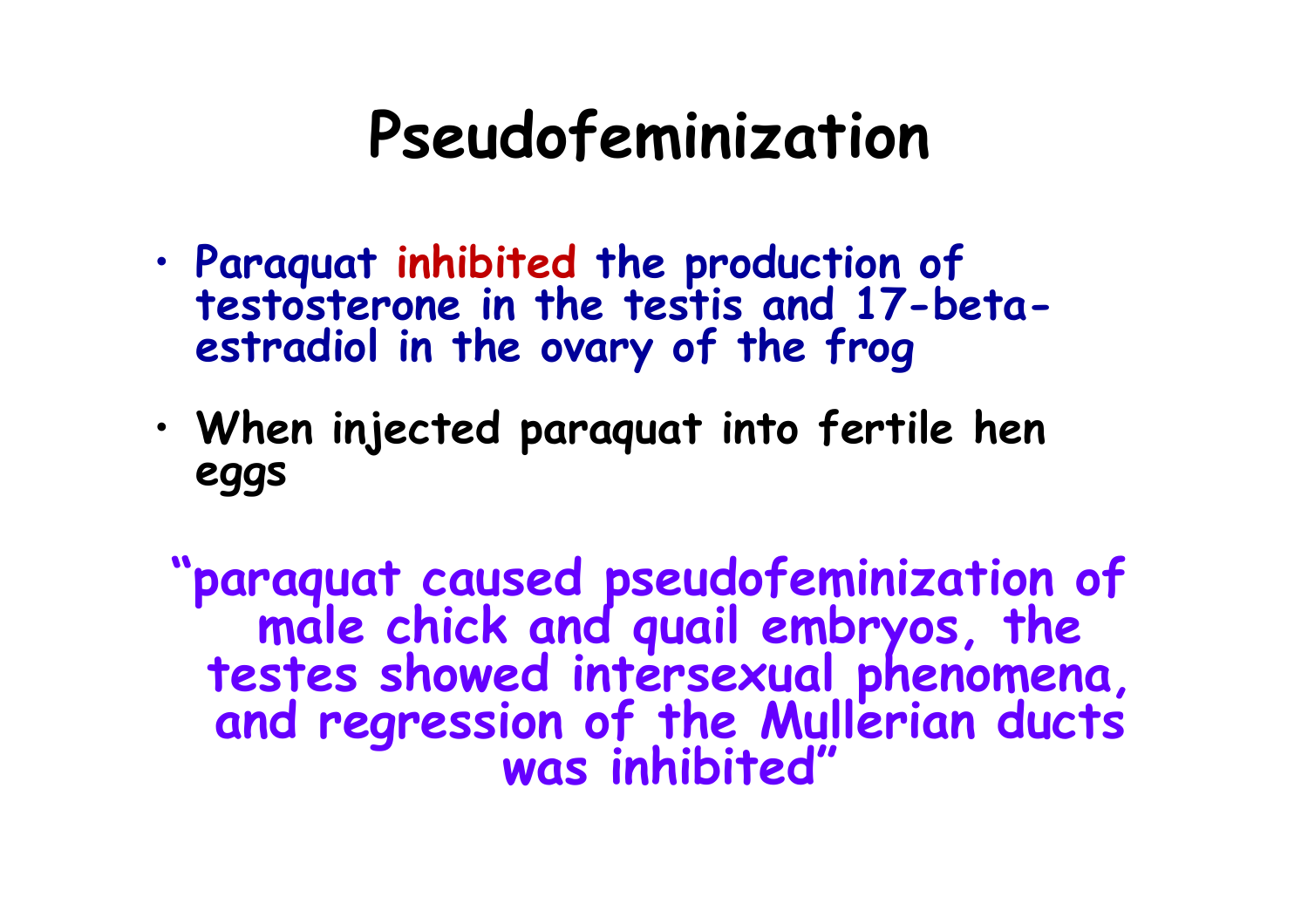- **There was a reduction in the number of gonocytes in both males and females (germ cells responsible for formation of ova or spermatids)**
- **Study in rats (exposure to paraquat 5 mg/kg and 20 mg/kg) decreased organ weight; decreased diameter of semiferous tubules; degeneration of the epididymal epithelium; decreased spermatogonia, spermatocytes, spermatids and Leydig cells**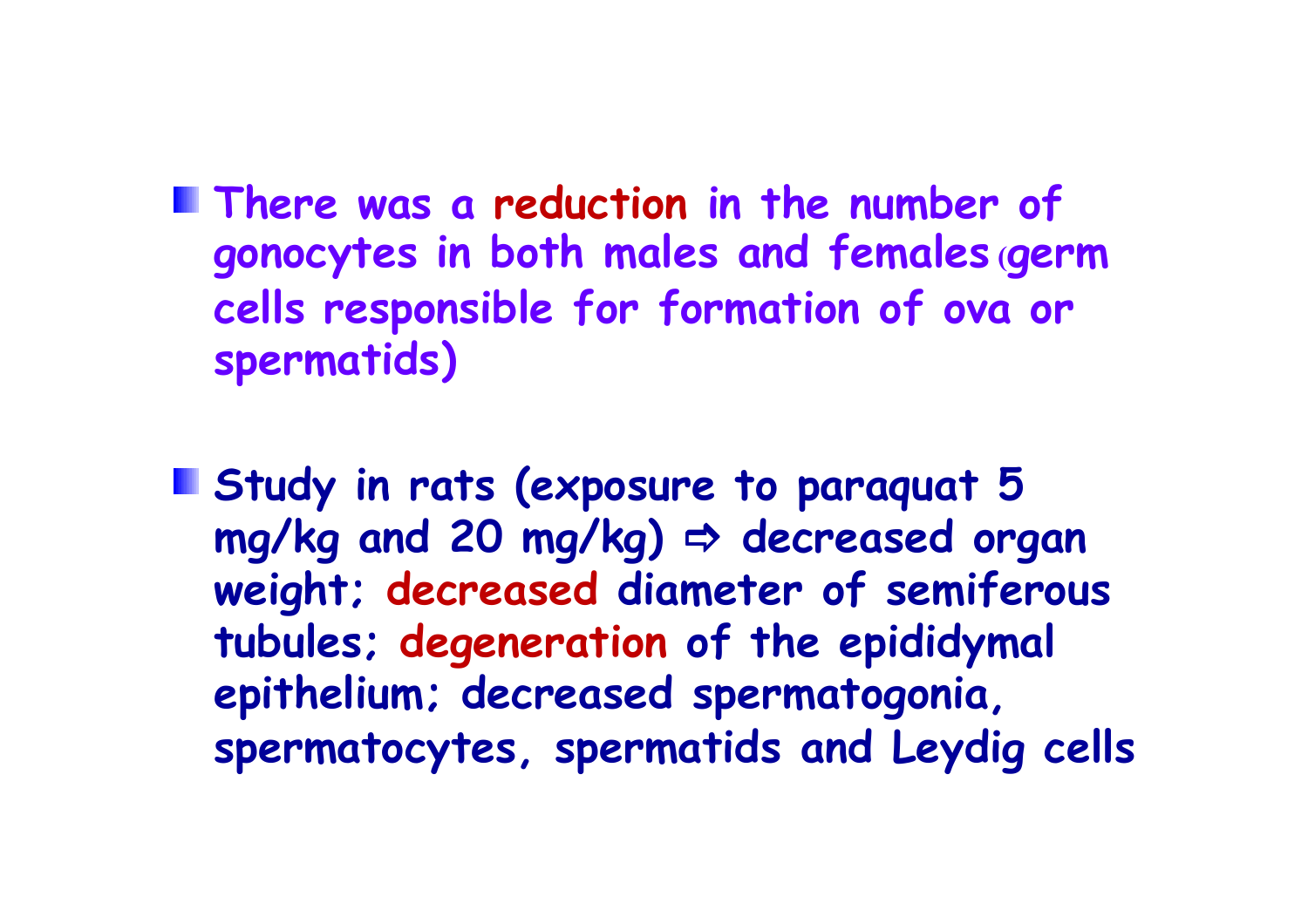• **Increased sperm mortality and abnormal sperm morphology**

• **Decreases in testosterone, follicle-stimulating hormone, luteinizing hormone and prolactin**

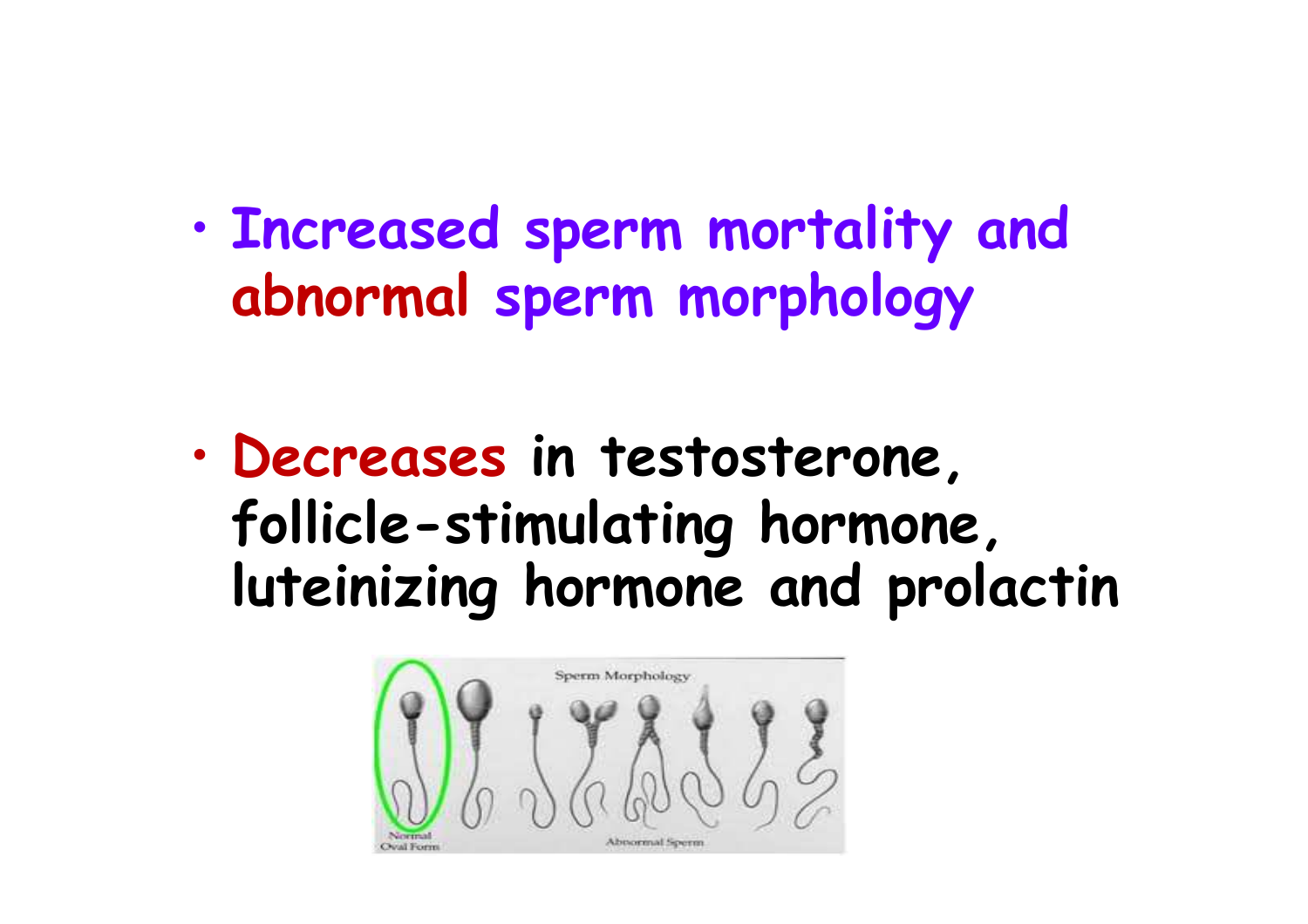#### **Birth defects (teratogenicity)**

- •**Embryotoxic and teratogenic to frogs**
- • **Maternal exposure resulting in higher embryo and tadpole mortality, growth retardation, abnormal tail flexure and gut coiling, and stunted growth rate in surviving tadpoles**

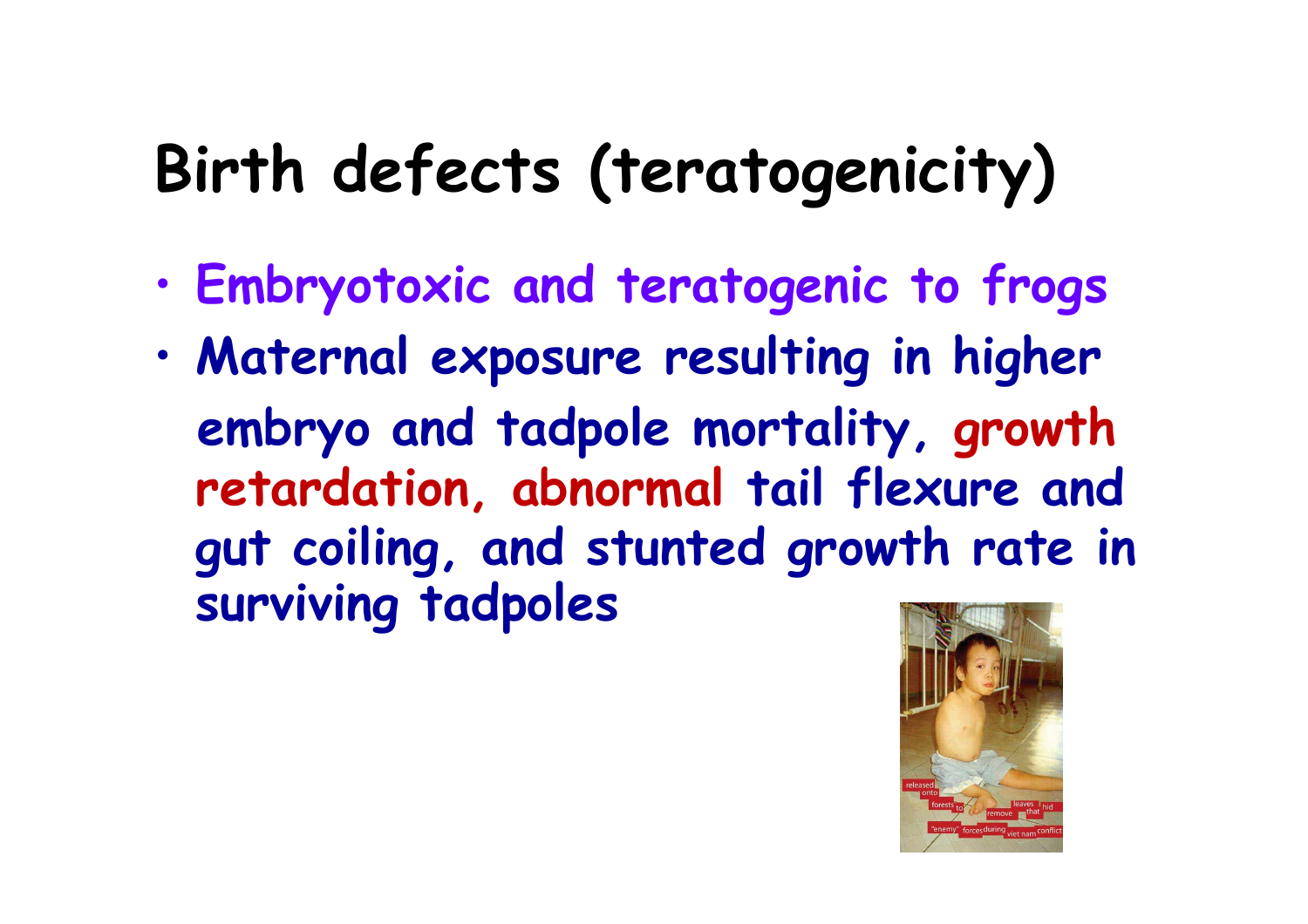**A study of children with congenital malformations in Spain revealed a possible association with paternal exposure to paraquat (relative riskof 2.77)**

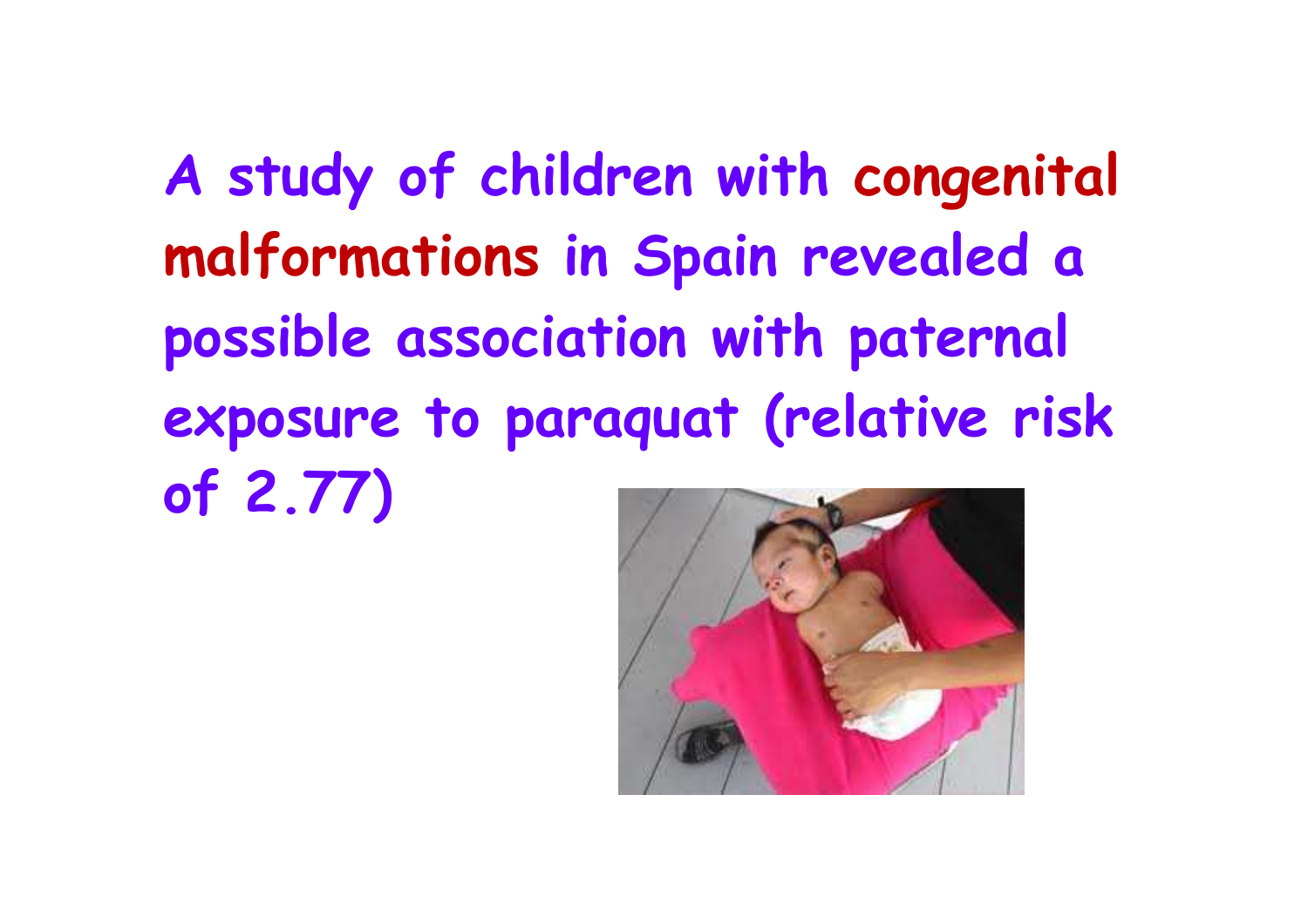#### **Suicide**

- • **Paraquat is the one of the most common pesticides causing death from suicide**
- •**Has 60-70% mortality rate**
- • **A Sri Lankan study found that 85 of**   $\frac{6}{10}$ **self-poisoning patients cited easy availability; more than 50% ingested the poison less than 30 minutes after deciding to self-harm**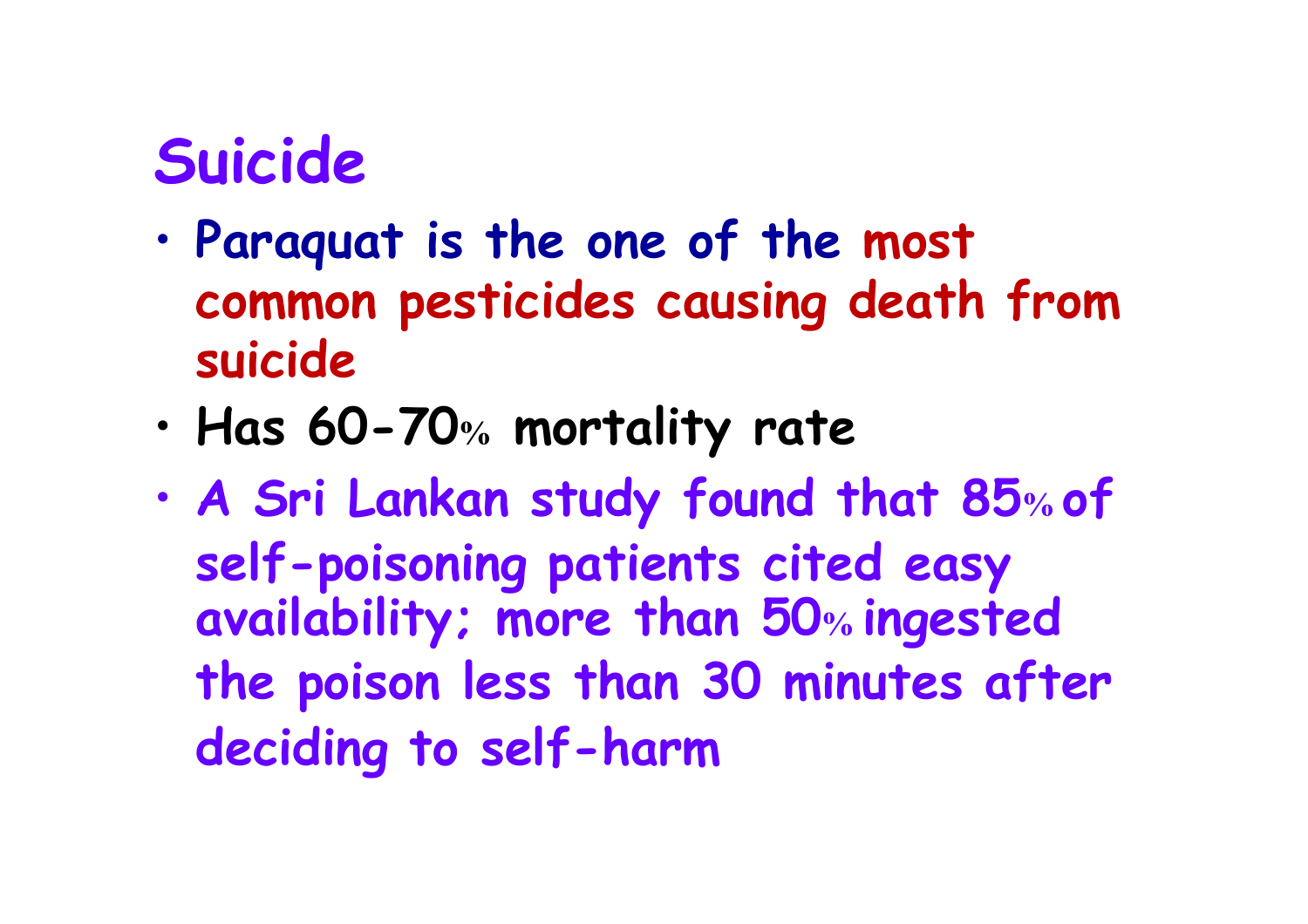#### **Environmental Effects**

#### **Acute effects on fish include :-**

- **excessive gulping of air**
- **erratic swimming**
- **restlessness, excessive secretion of mucus**
- **loss of movement**
- **loss of equilibrium, swimming on theback**
- **paralysis**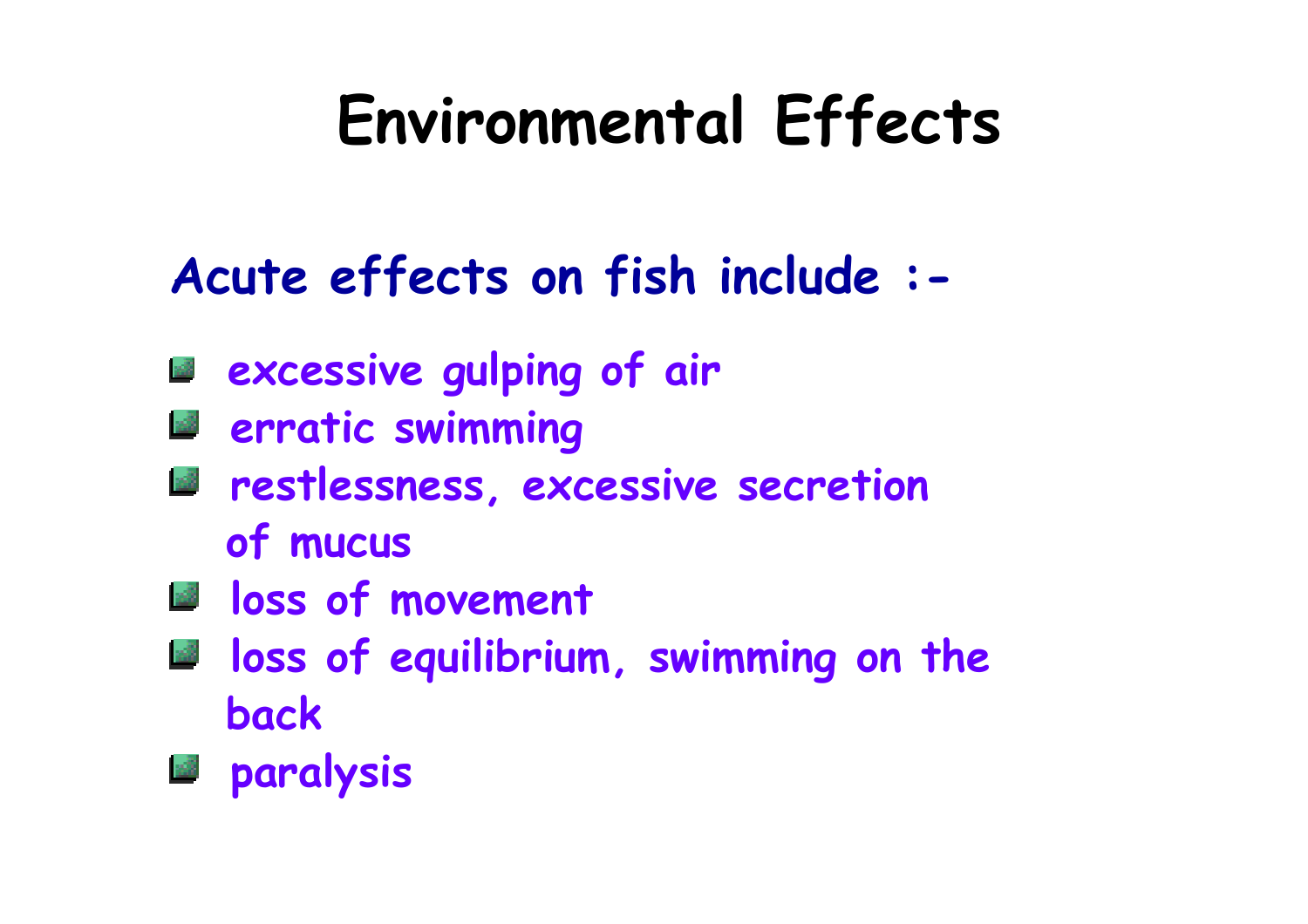- •**Genotoxic to amphibia**
- • **Dose-dependent DNA damage in the tadpoles of Chinese toad**
- • **Adversely effects freshwater shrimps causing reduced feeding, body weight and oxygen consumption**
- • **Adversely affected aquatic microorganisms including bacteria and zooplankton**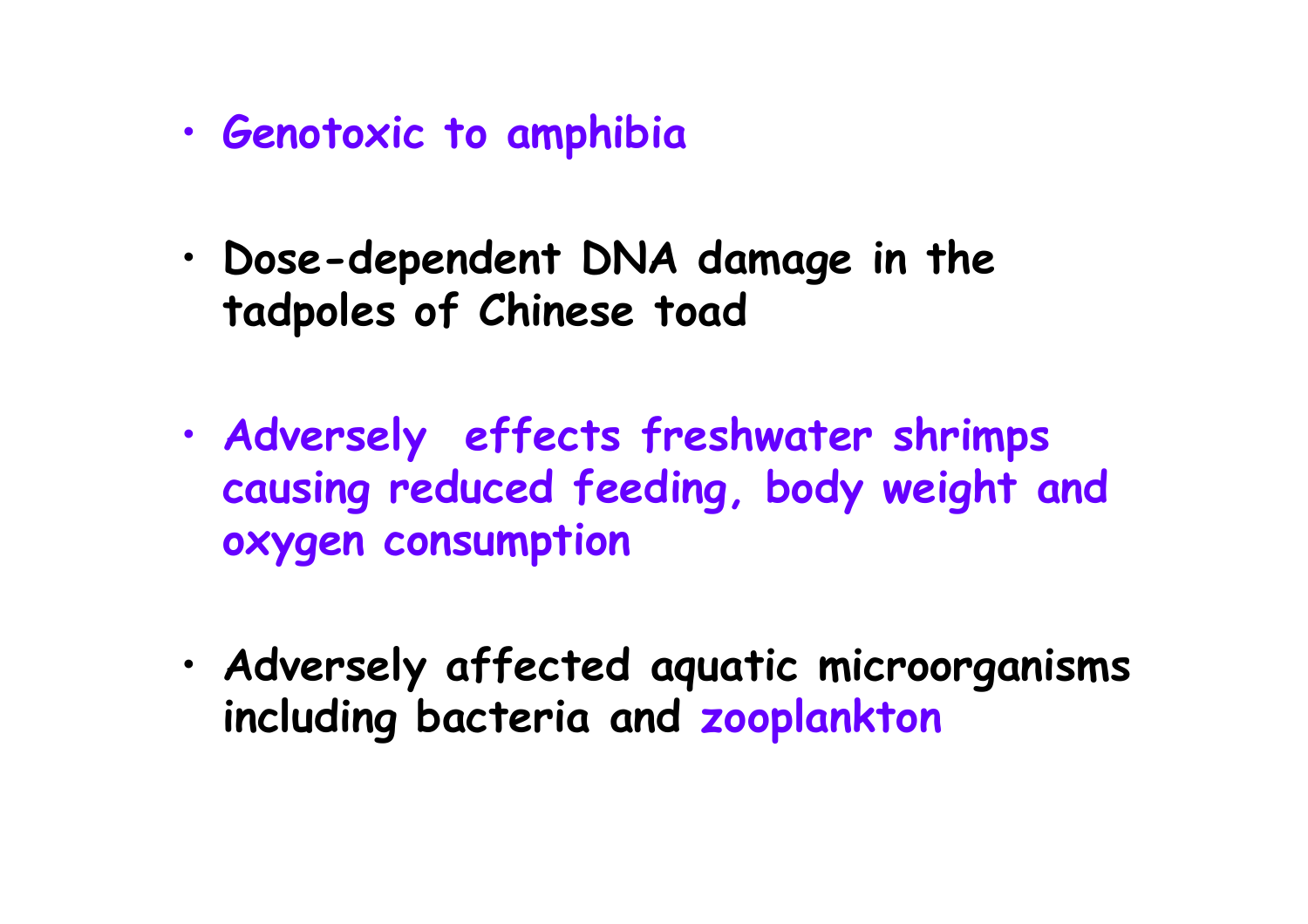- • **Moderately toxic to birds, can affect reproduction or hatchability of eggs**
- • **Caused pseudofeminization of male chicken and quail embryos**
- • **Bees direct exposure caused 55%mortality within 2 days of exposure and 99% mortality after 3 days**